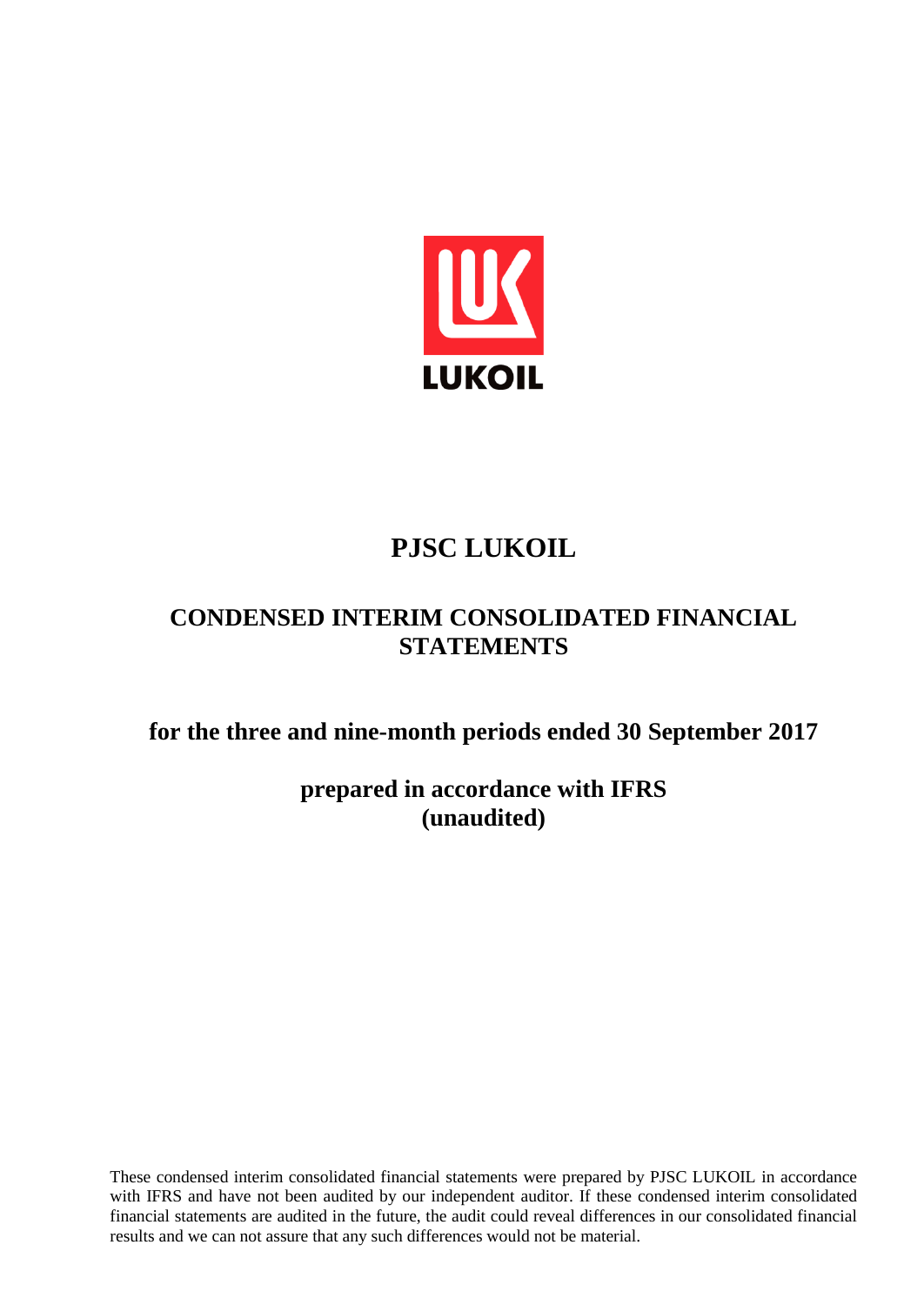

**JSC "KPMG"** 10 Presnenskaya Naberezhnaya Moscow, Russia 123112 +7 (495) 937 4477 Telephone Fax +7 (495) 937 4400/99 Internet www.kpmg.ru

## Independent Auditors' Report on Review of Condensed Interim **Consolidated Financial Statements**

To the Shareholders and Board of Directors

**PJSC LUKOIL** 

#### **Introduction**

We have reviewed the accompanying consolidated statement of financial position of PJSC LUKOIL (the "Company") and its subsidiaries (the "Group") as at 30 September 2017, and the related consolidated statements of profit or loss and other comprehensive income for the three- and nine-month periods ended 30 September 2017 and the related consolidated statements of changes in equity and cash flows for the ninemonth period ended 30 September 2017, and notes to the condensed interim consolidated financial statements (the "condensed interim consolidated financial statements"). Management is responsible for the preparation and presentation of these condensed interim consolidated financial statements in accordance with IAS 34 Interim Financial Reporting. Our responsibility is to express a conclusion on these condensed interim consolidated financial statements based on our review.

#### **Scope of Review**

We conducted our review in accordance with International Standard on Review Engagements 2410 Review of Interim Financial Information Performed by the Independent Auditor of the Entity. A review of condensed interim consolidated financial statements consists of making inquiries, primarily of persons responsible for financial and accounting matters, and applying analytical and other review procedures. A review is substantially less in scope than an audit conducted in accordance with International Standards on Auditing and consequently does not enable us to obtain assurance that we would become aware of all significant matters that might be identified in an audit. Accordingly, we do not express an audit opinion.

Audited entity. Public Joint Stock Company "Oil company "LUKOIL".

Registration No. In the Unified State Register of Legal Entities 7700035769

Moscow Russia

Independent auditor. JSC "KPMG", a company incorporated under the Laws of the Russian Federation, a member firm of the KPMG network<br>of independent member firms affiliated with KPMG International Cooperative ('KPMG International'), a Swiss entity.

Registration No. in the Unified State Register of Legal Entities

Member of the Self-regulated organization of auditors "Russian Union<br>of auditors" (Association). The Principal Registration Number of the Entry in the Register of Auditors and Audit Organisations. No. 116030532003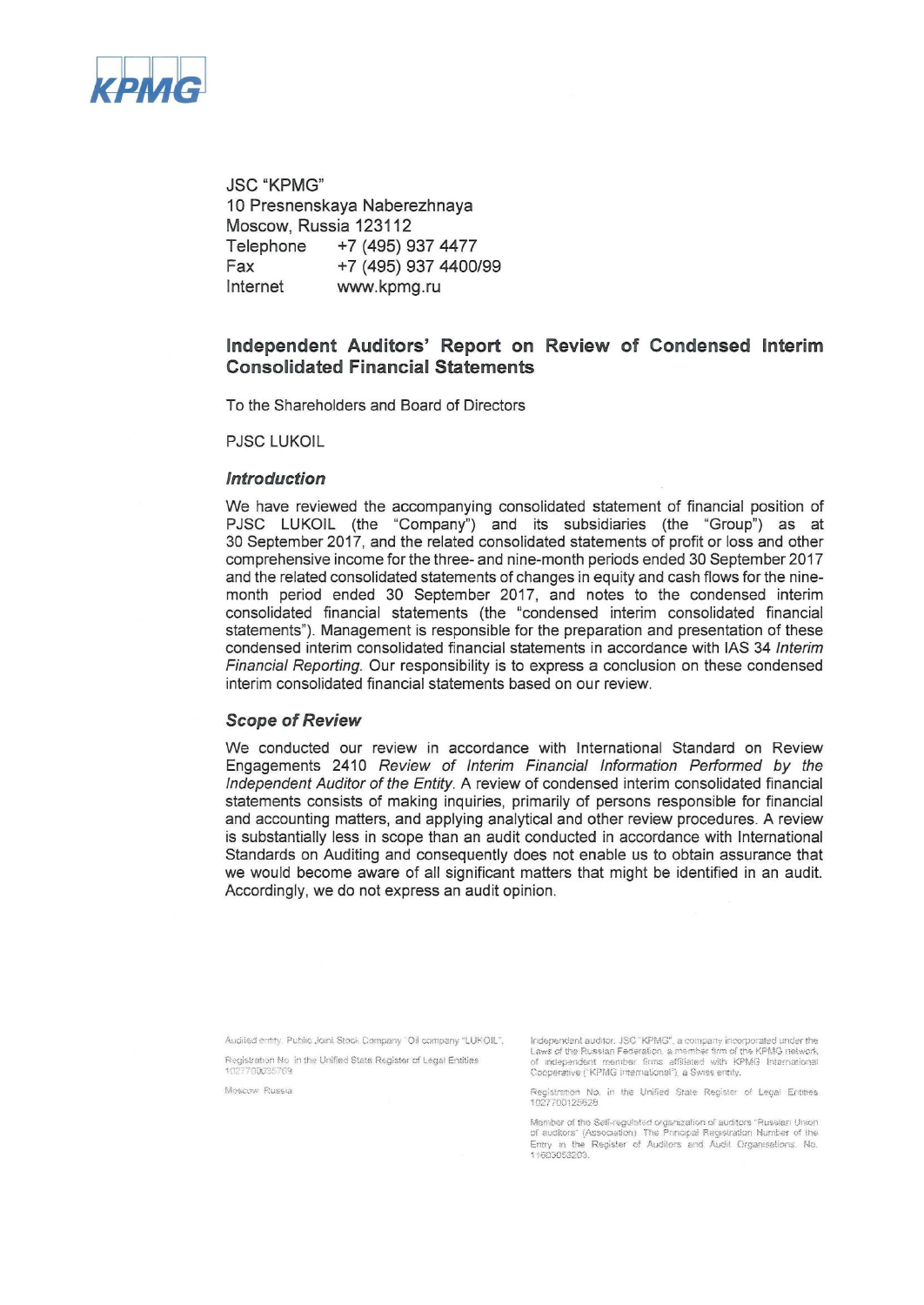

**PJSC LUKOIL** Independent Auditors' Report on Review of Condensed Interim Consolidated Financial **Statements** Page 2

#### **Conclusion**

Based on our review, nothing has come to our attention that causes us to believe that the condensed interim consolidated financial statements as at 30 September 2017, and for the three- and nine-month periods ended 30 September 2017 are not prepared, in all material respects, in accordance with IAS 34 Interim Financial Reporting.

Oussov A Director MOCKB **JSC "KPMG"** Moscow, Russia 27 November 2017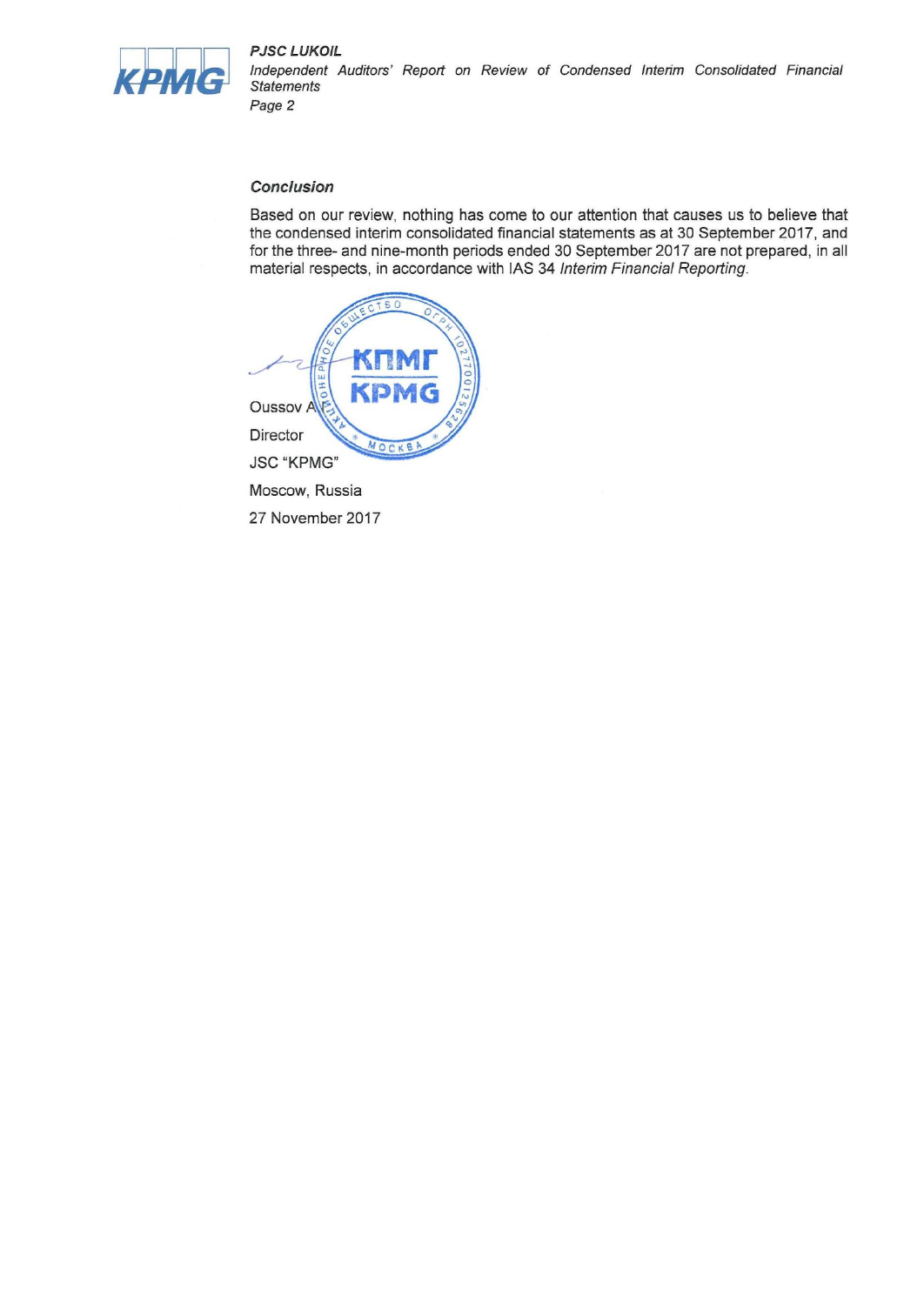#### **PJSC LUKOIL Consolidated Statement of Financial Position (Millions of Russian rubles)**

|                                                             |             | 30 September |             |
|-------------------------------------------------------------|-------------|--------------|-------------|
|                                                             |             | 2017         | 31 December |
|                                                             | <b>Note</b> | (unaudited)  | 2016        |
| <b>Assets</b>                                               |             |              |             |
| <b>Current assets</b>                                       |             |              |             |
| Cash and cash equivalents                                   | 6           | 293,491      | 261,367     |
| Accounts receivable, net                                    | 7           | 363,327      | 360,897     |
| Other current financial assets                              |             | 16,730       | 16,934      |
| <b>Inventories</b>                                          | 8           | 354,806      | 404,284     |
| Prepaid taxes                                               | 9           | 62,714       | 93,675      |
| Other current assets                                        | 10          | 75,158       | 83,175      |
| Assets held for sale                                        | 14          |              | 35,309      |
| <b>Total current assets</b>                                 |             | 1,166,226    | 1,255,641   |
| Property, plant and equipment                               | 12          | 3,504,439    | 3,391,366   |
| Investments in associates and joint ventures                | 11          | 167,743      | 162,405     |
| Other non-current financial assets                          | 13          | 88,880       | 101,812     |
| Deferred income tax assets                                  |             | 28,633       | 29,079      |
| Goodwill and other intangible assets                        |             | 42,147       | 43,134      |
| Other non-current assets                                    |             | 33,685       | 31,236      |
| <b>Total non-current assets</b>                             |             | 3,865,527    | 3,759,032   |
| <b>Total assets</b>                                         |             | 5,031,753    | 5,014,673   |
| <b>Liabilities and equity</b>                               |             |              |             |
| <b>Current liabilities</b>                                  |             |              |             |
| Accounts payable                                            | 15          | 474,012      | 550,247     |
| Short-term borrowings and current portion of long-term debt | 16          | 116,142      | 58,429      |
| Taxes payable                                               | 18          | 108,108      | 94,955      |
| Provisions                                                  | 20          | 46,645       | 26,015      |
| Other current liabilities                                   | 19          | 24,750       | 97,110      |
| Liabilities related to assets held for sale                 | 14          |              | 3,930       |
| <b>Total current liabilities</b>                            |             | 769,657      | 830,686     |
| Long-term debt                                              | 17          | 521,928      | 640,161     |
| Deferred income tax liabilities                             |             | 241,309      | 239,811     |
| Provisions                                                  | 20          | 48,158       | 69,944      |
| Other non-current liabilities                               |             | 4,105        | 6,407       |
| Total non-current liabilities                               |             | 815,500      | 956,323     |
| <b>Total liabilities</b>                                    |             | 1,585,157    | 1,787,009   |
| <b>Equity</b>                                               | 21          |              |             |
| Share capital                                               |             | 1,151        | 1,151       |
| Treasury shares                                             |             | (251,089)    | (241, 615)  |
| Additional paid-in capital                                  |             | 129,641      | 129,514     |
| Other reserves                                              |             | 44,062       | 28,975      |
| Retained earnings                                           |             | 3,515,965    | 3,302,855   |
| Total equity attributable to PJSC LUKOIL shareholders       |             | 3,439,730    | 3,220,880   |
| Non-controlling interests                                   |             | 6,866        | 6,784       |
| <b>Total equity</b>                                         |             | 3,446,596    | 3,227,664   |
| <b>Total liabilities and equity</b>                         |             | 5,031,753    | 5,014,673   |

Alekperov V.Y.

President of PJSC LUKOIL<br>Alekperov V.Y.<br>Khoba L.N.

The accompanying notes are an integral part of these condensed interim consolidated financial statements.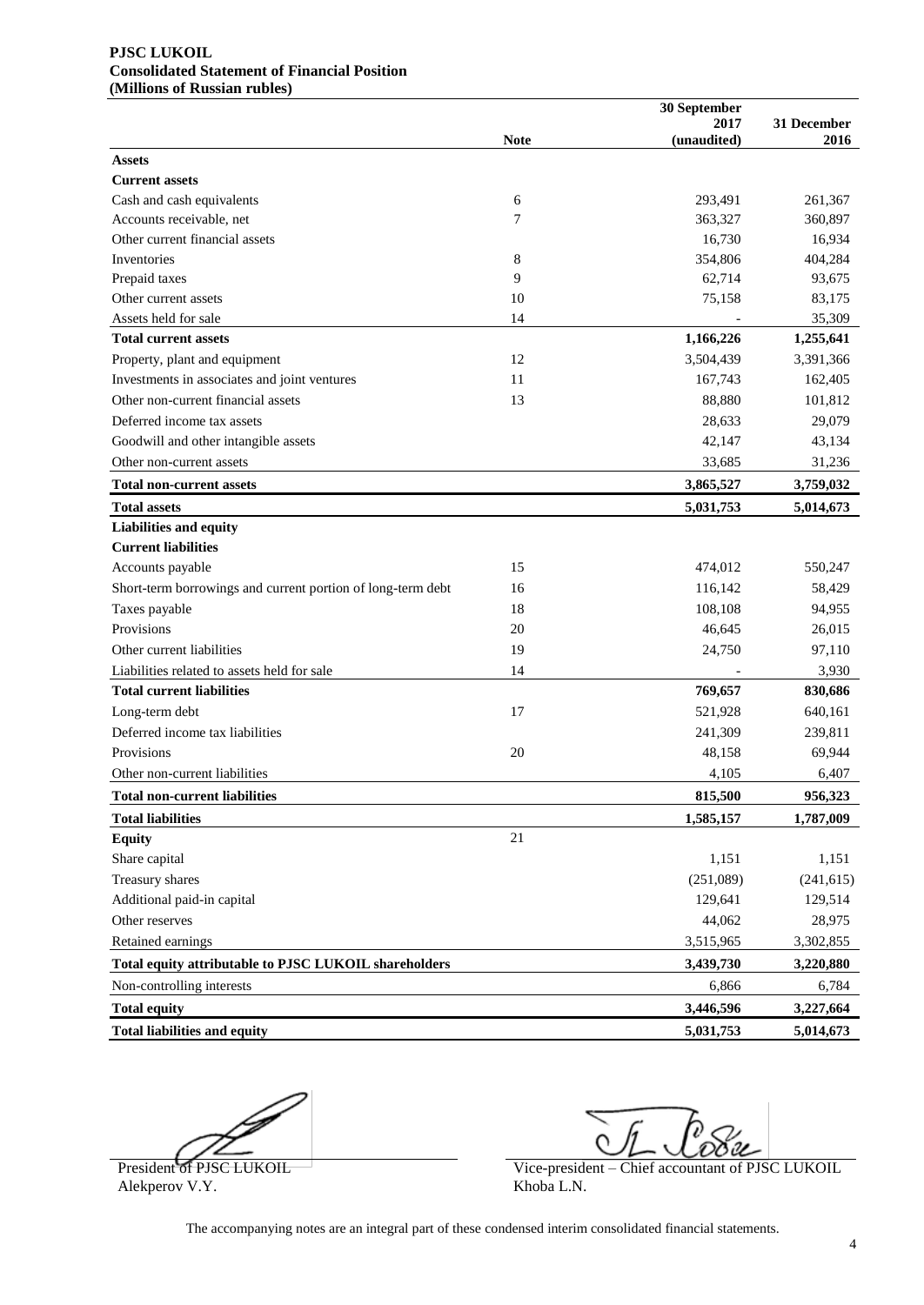#### **PJSC LUKOIL Consolidated Statement of Profit or Loss and Other Comprehensive Income (Millions of Russian rubles, unless otherwise noted)**

|                                                                                                                          | <b>Note</b> | For the three<br>months ended<br>30 September 2017<br>(unaudited) | For the three<br>months ended<br>30 September 2016<br>(unaudited) | For the nine<br>months ended<br>30 September 2017<br>(unaudited) | For the nine<br>months ended<br>30 September 2016<br>(unaudited) |
|--------------------------------------------------------------------------------------------------------------------------|-------------|-------------------------------------------------------------------|-------------------------------------------------------------------|------------------------------------------------------------------|------------------------------------------------------------------|
| <b>Revenues</b>                                                                                                          |             |                                                                   |                                                                   |                                                                  |                                                                  |
| Sales (including excise and export tariffs)                                                                              | 29          | 1,483,484                                                         | 1,309,488                                                         | 4,274,253                                                        | 3,826,121                                                        |
| <b>Costs and other deductions</b>                                                                                        |             |                                                                   |                                                                   |                                                                  |                                                                  |
| Operating expenses                                                                                                       |             | (120, 608)                                                        | (112, 133)                                                        | (338,674)                                                        | (339,086)                                                        |
| Cost of purchased crude oil, gas and products                                                                            |             | (782, 950)                                                        | (654, 871)                                                        | (2,226,683)                                                      | (1,869,901)                                                      |
| Transportation expenses                                                                                                  |             | (62,980)                                                          | (71, 169)                                                         | (204, 210)                                                       | (235, 533)                                                       |
| Selling, general and administrative expenses                                                                             |             | (42, 872)                                                         | (52, 658)                                                         | (118, 403)                                                       | (145, 783)                                                       |
| Depreciation, depletion and amortization                                                                                 |             | (83,920)                                                          | (74,790)                                                          | (248, 856)                                                       | (230,746)                                                        |
| Taxes other than income taxes                                                                                            |             | (135, 266)                                                        | (122, 245)                                                        | (434,588)                                                        | (324, 522)                                                       |
| Excise and export tariffs                                                                                                |             | (116,820)                                                         | (129, 440)                                                        | (341, 595)                                                       | (358,209)                                                        |
| <b>Exploration</b> expenses                                                                                              |             | (842)                                                             | (1,082)                                                           | (2,265)                                                          | (5,634)                                                          |
| Profit from operating activities                                                                                         |             | 137,226                                                           | 91,100                                                            | 358,979                                                          | 316,707                                                          |
| Finance income                                                                                                           | 23          | 3,261                                                             | 3,778                                                             | 9,662                                                            | 11,120                                                           |
| Finance costs                                                                                                            | 23          | (5,925)                                                           | (11,949)                                                          | (22, 162)                                                        | (33, 418)                                                        |
| Equity share in income of affiliates                                                                                     |             | 3,985                                                             | 198                                                               | 11,670                                                           | 5,976                                                            |
| Foreign exchange loss                                                                                                    |             | (9,441)                                                           | (10,207)                                                          | (25, 149)                                                        | (84, 530)                                                        |
| Other (expenses) income                                                                                                  | 24          | (737)                                                             | 2,872                                                             | 44,604                                                           | (4,676)                                                          |
| Profit before income taxes                                                                                               |             | 128,369                                                           | 75,792                                                            | 377,604                                                          | 211,179                                                          |
| Current income taxes                                                                                                     |             | (30, 157)                                                         | (19, 389)                                                         | (75,096)                                                         | (47, 048)                                                        |
| Deferred income taxes                                                                                                    |             | (427)                                                             | (1,300)                                                           | (3,245)                                                          | (3,364)                                                          |
| Total income tax expense                                                                                                 |             | (30, 584)                                                         | (20, 689)                                                         | (78, 341)                                                        | (50, 412)                                                        |
| Profit for the period                                                                                                    |             | 97,785                                                            | 55,103                                                            | 299,263                                                          | 160,767                                                          |
| Profit for the period attributable to non-<br>controlling interests                                                      |             | (444)                                                             | (300)                                                             | (968)                                                            | (572)                                                            |
| Profit for the period attributable to<br><b>PJSC LUKOIL shareholders</b>                                                 |             | 97,341                                                            | 54,803                                                            | 298,295                                                          | 160,195                                                          |
| Other comprehensive income (loss), net of<br>income taxes<br>Items that may be reclassified to profit or                 |             |                                                                   |                                                                   |                                                                  |                                                                  |
| loss:<br>Foreign currency translation differences for<br>foreign operations                                              |             | 3,103                                                             | (1,715)                                                           | 17,446                                                           | (39,029)                                                         |
| Change in fair value of available-for-sale<br>financial assets                                                           |             | 613                                                               |                                                                   | (2,377)                                                          |                                                                  |
| Items that will never be reclassified to profit<br>or loss:                                                              |             |                                                                   |                                                                   |                                                                  |                                                                  |
| Remeasurement of defined benefit liability /<br>asset of pension plan                                                    |             | 5                                                                 | (9)                                                               | 18                                                               | 24                                                               |
| Other comprehensive income (loss)                                                                                        |             | 3,721                                                             | (1,724)                                                           | 15,087                                                           | (39,005)                                                         |
| Total comprehensive income for the period                                                                                |             | 101,506                                                           | 53,379                                                            | 314,350                                                          | 121,762                                                          |
| Total comprehensive income for the period<br>attributable to non-controlling interests                                   |             | (451)                                                             | (311)                                                             | (997)                                                            | (609)                                                            |
| Total comprehensive income for the period<br>attributable to PJSC LUKOIL<br>shareholders                                 |             | 101,055                                                           | 53,068                                                            | 313,353                                                          | 121,153                                                          |
| Basic and diluted earnings per share of<br>common stock attributable to PJSC LUKOIL<br>shareholders (in Russian rubles): | 21          | 137.17                                                            | 76.87                                                             | 419.37                                                           | 224.70                                                           |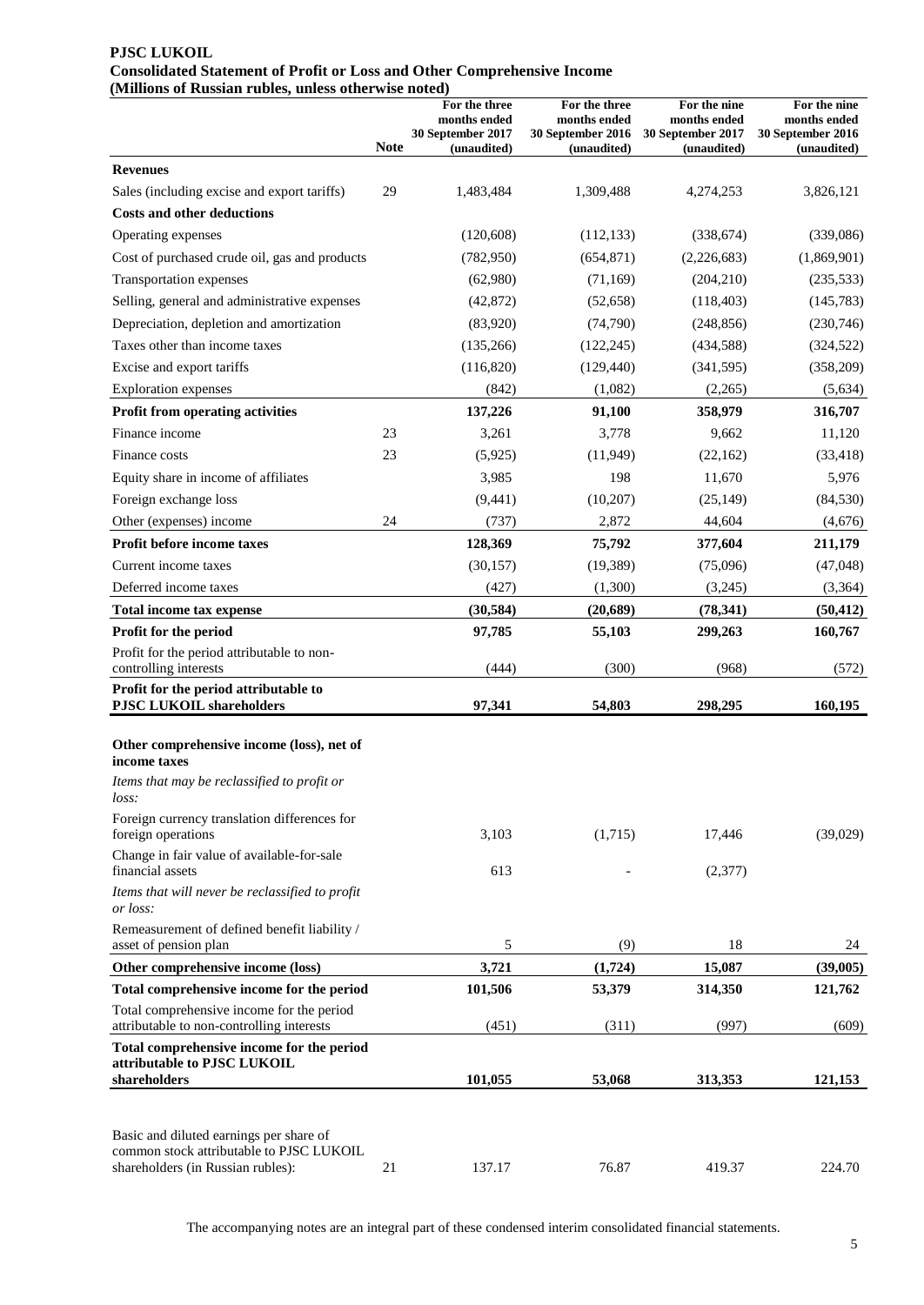#### **PJSC LUKOIL Consolidated Statement of Changes in Equity (unaudited) (Millions of Russian rubles)**

|                                                |                         |                           |                                         |                   |                             | <b>Total equity</b><br>attributable to       |                                  |                        |
|------------------------------------------------|-------------------------|---------------------------|-----------------------------------------|-------------------|-----------------------------|----------------------------------------------|----------------------------------|------------------------|
|                                                | <b>Share</b><br>capital | <b>Treasury</b><br>shares | <b>Additional</b><br>paid-in<br>capital | Other<br>reserves | <b>Retained</b><br>earnings | <b>PJSC</b><br><b>LUKOIL</b><br>shareholders | Non-<br>controlling<br>interests | <b>Total</b><br>equity |
| 31 December 2016                               | 1,151                   | (241, 615)                | 129,514                                 | 28,975            | 3,302,855                   | 3,220,880                                    | 6,784                            | 3,227,664              |
| Profit for the<br>period                       |                         |                           |                                         |                   | 298,295                     | 298,295                                      | 968                              | 299,263                |
| Other<br>comprehensive<br>income (loss)        |                         |                           |                                         | 15,087            | (29)                        | 15,058                                       | 29                               | 15,087                 |
| <b>Total</b><br>comprehensive<br>income        |                         |                           |                                         | 15,087            | 298,266                     | 313,353                                      | 997                              | 314,350                |
| Dividends on<br>common stock                   |                         |                           |                                         |                   | (85, 156)                   | (85, 156)                                    |                                  | (85, 156)              |
| Stock purchased                                |                         | (9, 474)                  |                                         |                   |                             | (9, 474)                                     |                                  | (9, 474)               |
| Changes in non-<br>controlling<br>interests    |                         |                           | 127                                     |                   |                             | 127                                          | (915)                            | (788)                  |
| 30 September<br>2017                           | 1,151                   | (251,089)                 | 129,641                                 | 44,062            | 3,515,965                   | 3,439,730                                    | 6,866                            | 3,446,596              |
|                                                |                         |                           |                                         |                   |                             |                                              |                                  |                        |
| 31 December 2015                               | 1,151                   | (241, 615)                | 129,403                                 | 104,150           | 3,229,379                   | 3,222,468                                    | 8,906                            | 3,231,374              |
| Profit for the<br>period                       |                         |                           |                                         |                   | 160,195                     | 160,195                                      | 572                              | 160,767                |
| Other<br>comprehensive<br>income (loss)        |                         |                           |                                         | (39,042)          |                             | (39, 042)                                    | 37                               | (39,005)               |
| <b>Total</b><br>comprehensive<br>income (loss) |                         |                           |                                         | (39, 042)         | 160,195                     | 121,153                                      | 609                              | 121,762                |
| Dividends on<br>common stock                   |                         |                           |                                         |                   | (79, 848)                   | (79, 848)                                    |                                  | (79, 848)              |
| Changes in non-<br>controlling<br>interests    |                         |                           | 107                                     | (52)              |                             | 55                                           | (2,700)                          | (2,645)                |
| 30 September<br>2016                           | 1,151                   | (241, 615)                | 129,510                                 | 65,056            | 3,309,726                   | 3,263,828                                    | 6,815                            | 3,270,643              |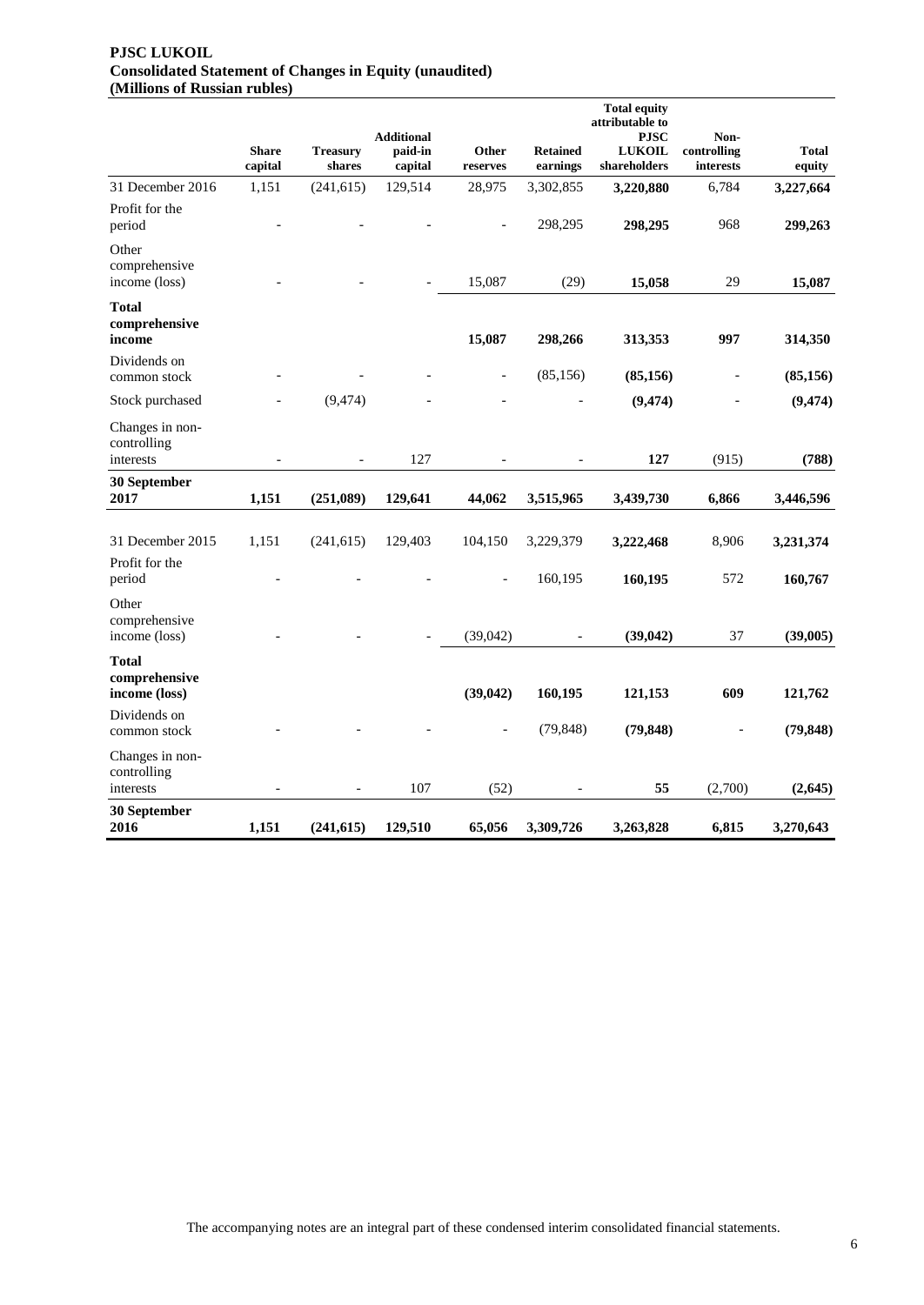#### **PJSC LUKOIL Consolidated Statement of Cash Flows (Millions of Russian rubles)**

| <b>Cash flows from operating activities</b><br>Profit for the period attributable to PJSC LUKOIL shareholders<br>298,295<br>160,195<br>Adjustments for non-cash items:<br>Depreciation, depletion and amortization<br>248,856<br>230,746<br>Equity share in income of affiliates, net of dividends received<br>(7,780)<br>(2,918)<br>7<br>Dry hole write-offs<br>631<br>(41, 487)<br>5,083<br>(Gain) loss on disposals and impairments of assets<br>78,341<br>50,412<br>Income tax expense<br>Non-cash foreign exchange loss<br>25,948<br>80,201<br>Non-cash investing activities<br>26<br>(70)<br>Finance income<br>(9,662)<br>(11, 120)<br>Finance costs<br>33,418<br>22,162<br>2,624<br>6,762<br>Bad debt provision<br>All other items – net<br>(1,018)<br>11,374<br>Changes in operating assets and liabilities:<br>Trade accounts receivable<br>(19, 157)<br>44,088<br>Inventories<br>35,910<br>(65,706)<br>(54, 354)<br>56,671<br>Accounts payable<br>30,726<br>33,980<br>Other taxes<br>(13,523)<br>Other current assets and liabilities<br>(35,046)<br>(50, 878)<br>Income tax paid<br>(58, 435)<br>Dividends received<br>3,106<br>3,754<br>6,233<br>Interests received<br>6,950<br>547,466<br>Net cash provided by operating activities<br>557,879<br><b>Cash flows from investing activities</b><br>Acquisition of licenses<br>(123)<br>(2,556)<br>(373,770)<br>Capital expenditures<br>(357, 392)<br>1,076<br>1,672<br>Proceeds from sale of property, plant and equipment<br>Purchases of financial assets<br>(2,654)<br>(15,160)<br>Proceeds from sale of financial assets<br>8,943<br>8,929<br>Sale of subsidiaries, net of cash disposed<br>81,038<br>537<br>475<br>Sale of equity method affiliates<br>Acquisitions of subsidiaries, net of cash acquired<br>(3,369)<br>Acquisitions of equity method affiliates<br>(2,932)<br>(3,216)<br>Net cash used in investing activities<br>(291, 316)<br>(367, 186)<br><b>Cash flows from financing activities</b><br>Proceeds from issuance of short-term borrowings<br>3,910<br>39,800<br>Principal repayments of short-term borrowings<br>(7,214)<br>(17,298)<br>Proceeds from issuance of long-term debt<br>68,049<br>89,276<br>Principal repayments of long-term debt<br>(105, 728)<br>(14, 722)<br>Interest paid<br>(24, 264)<br>(30,622)<br>(139, 391)<br>(127,007)<br>Dividends paid on Company common shares<br>Dividends paid to non-controlling interest shareholders<br>(2,125)<br>(2,297)<br>Financing received from non-controlling interest shareholders<br>27<br>68<br>Purchase of Company's stock<br>(9, 474)<br>Sale of non-controlling interests<br>30<br>Purchases of non-controlling interests<br>(5)<br>(1,285)<br>Net cash used in financing activities<br>(216, 185)<br>(64,087)<br>Effect of exchange rate changes on cash and cash equivalents<br>(7, 844)<br>(38,694)<br>Change in cash related to assets held for sale<br>3<br>Net increase in cash and cash equivalents<br>32,124<br>87,912<br>Cash and cash equivalents at beginning of period<br>261,367<br>257,263 |                                            | <b>Note</b> | For the nine<br>months ended<br>30 September 2017<br>(unaudited) | For the nine<br>months ended<br>30 September 2016<br>(unaudited) |
|------------------------------------------------------------------------------------------------------------------------------------------------------------------------------------------------------------------------------------------------------------------------------------------------------------------------------------------------------------------------------------------------------------------------------------------------------------------------------------------------------------------------------------------------------------------------------------------------------------------------------------------------------------------------------------------------------------------------------------------------------------------------------------------------------------------------------------------------------------------------------------------------------------------------------------------------------------------------------------------------------------------------------------------------------------------------------------------------------------------------------------------------------------------------------------------------------------------------------------------------------------------------------------------------------------------------------------------------------------------------------------------------------------------------------------------------------------------------------------------------------------------------------------------------------------------------------------------------------------------------------------------------------------------------------------------------------------------------------------------------------------------------------------------------------------------------------------------------------------------------------------------------------------------------------------------------------------------------------------------------------------------------------------------------------------------------------------------------------------------------------------------------------------------------------------------------------------------------------------------------------------------------------------------------------------------------------------------------------------------------------------------------------------------------------------------------------------------------------------------------------------------------------------------------------------------------------------------------------------------------------------------------------------------------------------------------------------------------------------------------------------------------------------------------------------------------------------------------------------------------------------------------------------------------------------------------------------------------------------------------------------------------------------------------------------|--------------------------------------------|-------------|------------------------------------------------------------------|------------------------------------------------------------------|
|                                                                                                                                                                                                                                                                                                                                                                                                                                                                                                                                                                                                                                                                                                                                                                                                                                                                                                                                                                                                                                                                                                                                                                                                                                                                                                                                                                                                                                                                                                                                                                                                                                                                                                                                                                                                                                                                                                                                                                                                                                                                                                                                                                                                                                                                                                                                                                                                                                                                                                                                                                                                                                                                                                                                                                                                                                                                                                                                                                                                                                                            |                                            |             |                                                                  |                                                                  |
|                                                                                                                                                                                                                                                                                                                                                                                                                                                                                                                                                                                                                                                                                                                                                                                                                                                                                                                                                                                                                                                                                                                                                                                                                                                                                                                                                                                                                                                                                                                                                                                                                                                                                                                                                                                                                                                                                                                                                                                                                                                                                                                                                                                                                                                                                                                                                                                                                                                                                                                                                                                                                                                                                                                                                                                                                                                                                                                                                                                                                                                            |                                            |             |                                                                  |                                                                  |
|                                                                                                                                                                                                                                                                                                                                                                                                                                                                                                                                                                                                                                                                                                                                                                                                                                                                                                                                                                                                                                                                                                                                                                                                                                                                                                                                                                                                                                                                                                                                                                                                                                                                                                                                                                                                                                                                                                                                                                                                                                                                                                                                                                                                                                                                                                                                                                                                                                                                                                                                                                                                                                                                                                                                                                                                                                                                                                                                                                                                                                                            |                                            |             |                                                                  |                                                                  |
|                                                                                                                                                                                                                                                                                                                                                                                                                                                                                                                                                                                                                                                                                                                                                                                                                                                                                                                                                                                                                                                                                                                                                                                                                                                                                                                                                                                                                                                                                                                                                                                                                                                                                                                                                                                                                                                                                                                                                                                                                                                                                                                                                                                                                                                                                                                                                                                                                                                                                                                                                                                                                                                                                                                                                                                                                                                                                                                                                                                                                                                            |                                            |             |                                                                  |                                                                  |
|                                                                                                                                                                                                                                                                                                                                                                                                                                                                                                                                                                                                                                                                                                                                                                                                                                                                                                                                                                                                                                                                                                                                                                                                                                                                                                                                                                                                                                                                                                                                                                                                                                                                                                                                                                                                                                                                                                                                                                                                                                                                                                                                                                                                                                                                                                                                                                                                                                                                                                                                                                                                                                                                                                                                                                                                                                                                                                                                                                                                                                                            |                                            |             |                                                                  |                                                                  |
|                                                                                                                                                                                                                                                                                                                                                                                                                                                                                                                                                                                                                                                                                                                                                                                                                                                                                                                                                                                                                                                                                                                                                                                                                                                                                                                                                                                                                                                                                                                                                                                                                                                                                                                                                                                                                                                                                                                                                                                                                                                                                                                                                                                                                                                                                                                                                                                                                                                                                                                                                                                                                                                                                                                                                                                                                                                                                                                                                                                                                                                            |                                            |             |                                                                  |                                                                  |
|                                                                                                                                                                                                                                                                                                                                                                                                                                                                                                                                                                                                                                                                                                                                                                                                                                                                                                                                                                                                                                                                                                                                                                                                                                                                                                                                                                                                                                                                                                                                                                                                                                                                                                                                                                                                                                                                                                                                                                                                                                                                                                                                                                                                                                                                                                                                                                                                                                                                                                                                                                                                                                                                                                                                                                                                                                                                                                                                                                                                                                                            |                                            |             |                                                                  |                                                                  |
|                                                                                                                                                                                                                                                                                                                                                                                                                                                                                                                                                                                                                                                                                                                                                                                                                                                                                                                                                                                                                                                                                                                                                                                                                                                                                                                                                                                                                                                                                                                                                                                                                                                                                                                                                                                                                                                                                                                                                                                                                                                                                                                                                                                                                                                                                                                                                                                                                                                                                                                                                                                                                                                                                                                                                                                                                                                                                                                                                                                                                                                            |                                            |             |                                                                  |                                                                  |
|                                                                                                                                                                                                                                                                                                                                                                                                                                                                                                                                                                                                                                                                                                                                                                                                                                                                                                                                                                                                                                                                                                                                                                                                                                                                                                                                                                                                                                                                                                                                                                                                                                                                                                                                                                                                                                                                                                                                                                                                                                                                                                                                                                                                                                                                                                                                                                                                                                                                                                                                                                                                                                                                                                                                                                                                                                                                                                                                                                                                                                                            |                                            |             |                                                                  |                                                                  |
|                                                                                                                                                                                                                                                                                                                                                                                                                                                                                                                                                                                                                                                                                                                                                                                                                                                                                                                                                                                                                                                                                                                                                                                                                                                                                                                                                                                                                                                                                                                                                                                                                                                                                                                                                                                                                                                                                                                                                                                                                                                                                                                                                                                                                                                                                                                                                                                                                                                                                                                                                                                                                                                                                                                                                                                                                                                                                                                                                                                                                                                            |                                            |             |                                                                  |                                                                  |
|                                                                                                                                                                                                                                                                                                                                                                                                                                                                                                                                                                                                                                                                                                                                                                                                                                                                                                                                                                                                                                                                                                                                                                                                                                                                                                                                                                                                                                                                                                                                                                                                                                                                                                                                                                                                                                                                                                                                                                                                                                                                                                                                                                                                                                                                                                                                                                                                                                                                                                                                                                                                                                                                                                                                                                                                                                                                                                                                                                                                                                                            |                                            |             |                                                                  |                                                                  |
|                                                                                                                                                                                                                                                                                                                                                                                                                                                                                                                                                                                                                                                                                                                                                                                                                                                                                                                                                                                                                                                                                                                                                                                                                                                                                                                                                                                                                                                                                                                                                                                                                                                                                                                                                                                                                                                                                                                                                                                                                                                                                                                                                                                                                                                                                                                                                                                                                                                                                                                                                                                                                                                                                                                                                                                                                                                                                                                                                                                                                                                            |                                            |             |                                                                  |                                                                  |
|                                                                                                                                                                                                                                                                                                                                                                                                                                                                                                                                                                                                                                                                                                                                                                                                                                                                                                                                                                                                                                                                                                                                                                                                                                                                                                                                                                                                                                                                                                                                                                                                                                                                                                                                                                                                                                                                                                                                                                                                                                                                                                                                                                                                                                                                                                                                                                                                                                                                                                                                                                                                                                                                                                                                                                                                                                                                                                                                                                                                                                                            |                                            |             |                                                                  |                                                                  |
|                                                                                                                                                                                                                                                                                                                                                                                                                                                                                                                                                                                                                                                                                                                                                                                                                                                                                                                                                                                                                                                                                                                                                                                                                                                                                                                                                                                                                                                                                                                                                                                                                                                                                                                                                                                                                                                                                                                                                                                                                                                                                                                                                                                                                                                                                                                                                                                                                                                                                                                                                                                                                                                                                                                                                                                                                                                                                                                                                                                                                                                            |                                            |             |                                                                  |                                                                  |
|                                                                                                                                                                                                                                                                                                                                                                                                                                                                                                                                                                                                                                                                                                                                                                                                                                                                                                                                                                                                                                                                                                                                                                                                                                                                                                                                                                                                                                                                                                                                                                                                                                                                                                                                                                                                                                                                                                                                                                                                                                                                                                                                                                                                                                                                                                                                                                                                                                                                                                                                                                                                                                                                                                                                                                                                                                                                                                                                                                                                                                                            |                                            |             |                                                                  |                                                                  |
|                                                                                                                                                                                                                                                                                                                                                                                                                                                                                                                                                                                                                                                                                                                                                                                                                                                                                                                                                                                                                                                                                                                                                                                                                                                                                                                                                                                                                                                                                                                                                                                                                                                                                                                                                                                                                                                                                                                                                                                                                                                                                                                                                                                                                                                                                                                                                                                                                                                                                                                                                                                                                                                                                                                                                                                                                                                                                                                                                                                                                                                            |                                            |             |                                                                  |                                                                  |
|                                                                                                                                                                                                                                                                                                                                                                                                                                                                                                                                                                                                                                                                                                                                                                                                                                                                                                                                                                                                                                                                                                                                                                                                                                                                                                                                                                                                                                                                                                                                                                                                                                                                                                                                                                                                                                                                                                                                                                                                                                                                                                                                                                                                                                                                                                                                                                                                                                                                                                                                                                                                                                                                                                                                                                                                                                                                                                                                                                                                                                                            |                                            |             |                                                                  |                                                                  |
|                                                                                                                                                                                                                                                                                                                                                                                                                                                                                                                                                                                                                                                                                                                                                                                                                                                                                                                                                                                                                                                                                                                                                                                                                                                                                                                                                                                                                                                                                                                                                                                                                                                                                                                                                                                                                                                                                                                                                                                                                                                                                                                                                                                                                                                                                                                                                                                                                                                                                                                                                                                                                                                                                                                                                                                                                                                                                                                                                                                                                                                            |                                            |             |                                                                  |                                                                  |
|                                                                                                                                                                                                                                                                                                                                                                                                                                                                                                                                                                                                                                                                                                                                                                                                                                                                                                                                                                                                                                                                                                                                                                                                                                                                                                                                                                                                                                                                                                                                                                                                                                                                                                                                                                                                                                                                                                                                                                                                                                                                                                                                                                                                                                                                                                                                                                                                                                                                                                                                                                                                                                                                                                                                                                                                                                                                                                                                                                                                                                                            |                                            |             |                                                                  |                                                                  |
|                                                                                                                                                                                                                                                                                                                                                                                                                                                                                                                                                                                                                                                                                                                                                                                                                                                                                                                                                                                                                                                                                                                                                                                                                                                                                                                                                                                                                                                                                                                                                                                                                                                                                                                                                                                                                                                                                                                                                                                                                                                                                                                                                                                                                                                                                                                                                                                                                                                                                                                                                                                                                                                                                                                                                                                                                                                                                                                                                                                                                                                            |                                            |             |                                                                  |                                                                  |
|                                                                                                                                                                                                                                                                                                                                                                                                                                                                                                                                                                                                                                                                                                                                                                                                                                                                                                                                                                                                                                                                                                                                                                                                                                                                                                                                                                                                                                                                                                                                                                                                                                                                                                                                                                                                                                                                                                                                                                                                                                                                                                                                                                                                                                                                                                                                                                                                                                                                                                                                                                                                                                                                                                                                                                                                                                                                                                                                                                                                                                                            |                                            |             |                                                                  |                                                                  |
|                                                                                                                                                                                                                                                                                                                                                                                                                                                                                                                                                                                                                                                                                                                                                                                                                                                                                                                                                                                                                                                                                                                                                                                                                                                                                                                                                                                                                                                                                                                                                                                                                                                                                                                                                                                                                                                                                                                                                                                                                                                                                                                                                                                                                                                                                                                                                                                                                                                                                                                                                                                                                                                                                                                                                                                                                                                                                                                                                                                                                                                            |                                            |             |                                                                  |                                                                  |
|                                                                                                                                                                                                                                                                                                                                                                                                                                                                                                                                                                                                                                                                                                                                                                                                                                                                                                                                                                                                                                                                                                                                                                                                                                                                                                                                                                                                                                                                                                                                                                                                                                                                                                                                                                                                                                                                                                                                                                                                                                                                                                                                                                                                                                                                                                                                                                                                                                                                                                                                                                                                                                                                                                                                                                                                                                                                                                                                                                                                                                                            |                                            |             |                                                                  |                                                                  |
|                                                                                                                                                                                                                                                                                                                                                                                                                                                                                                                                                                                                                                                                                                                                                                                                                                                                                                                                                                                                                                                                                                                                                                                                                                                                                                                                                                                                                                                                                                                                                                                                                                                                                                                                                                                                                                                                                                                                                                                                                                                                                                                                                                                                                                                                                                                                                                                                                                                                                                                                                                                                                                                                                                                                                                                                                                                                                                                                                                                                                                                            |                                            |             |                                                                  |                                                                  |
|                                                                                                                                                                                                                                                                                                                                                                                                                                                                                                                                                                                                                                                                                                                                                                                                                                                                                                                                                                                                                                                                                                                                                                                                                                                                                                                                                                                                                                                                                                                                                                                                                                                                                                                                                                                                                                                                                                                                                                                                                                                                                                                                                                                                                                                                                                                                                                                                                                                                                                                                                                                                                                                                                                                                                                                                                                                                                                                                                                                                                                                            |                                            |             |                                                                  |                                                                  |
|                                                                                                                                                                                                                                                                                                                                                                                                                                                                                                                                                                                                                                                                                                                                                                                                                                                                                                                                                                                                                                                                                                                                                                                                                                                                                                                                                                                                                                                                                                                                                                                                                                                                                                                                                                                                                                                                                                                                                                                                                                                                                                                                                                                                                                                                                                                                                                                                                                                                                                                                                                                                                                                                                                                                                                                                                                                                                                                                                                                                                                                            |                                            |             |                                                                  |                                                                  |
|                                                                                                                                                                                                                                                                                                                                                                                                                                                                                                                                                                                                                                                                                                                                                                                                                                                                                                                                                                                                                                                                                                                                                                                                                                                                                                                                                                                                                                                                                                                                                                                                                                                                                                                                                                                                                                                                                                                                                                                                                                                                                                                                                                                                                                                                                                                                                                                                                                                                                                                                                                                                                                                                                                                                                                                                                                                                                                                                                                                                                                                            |                                            |             |                                                                  |                                                                  |
|                                                                                                                                                                                                                                                                                                                                                                                                                                                                                                                                                                                                                                                                                                                                                                                                                                                                                                                                                                                                                                                                                                                                                                                                                                                                                                                                                                                                                                                                                                                                                                                                                                                                                                                                                                                                                                                                                                                                                                                                                                                                                                                                                                                                                                                                                                                                                                                                                                                                                                                                                                                                                                                                                                                                                                                                                                                                                                                                                                                                                                                            |                                            |             |                                                                  |                                                                  |
|                                                                                                                                                                                                                                                                                                                                                                                                                                                                                                                                                                                                                                                                                                                                                                                                                                                                                                                                                                                                                                                                                                                                                                                                                                                                                                                                                                                                                                                                                                                                                                                                                                                                                                                                                                                                                                                                                                                                                                                                                                                                                                                                                                                                                                                                                                                                                                                                                                                                                                                                                                                                                                                                                                                                                                                                                                                                                                                                                                                                                                                            |                                            |             |                                                                  |                                                                  |
|                                                                                                                                                                                                                                                                                                                                                                                                                                                                                                                                                                                                                                                                                                                                                                                                                                                                                                                                                                                                                                                                                                                                                                                                                                                                                                                                                                                                                                                                                                                                                                                                                                                                                                                                                                                                                                                                                                                                                                                                                                                                                                                                                                                                                                                                                                                                                                                                                                                                                                                                                                                                                                                                                                                                                                                                                                                                                                                                                                                                                                                            |                                            |             |                                                                  |                                                                  |
|                                                                                                                                                                                                                                                                                                                                                                                                                                                                                                                                                                                                                                                                                                                                                                                                                                                                                                                                                                                                                                                                                                                                                                                                                                                                                                                                                                                                                                                                                                                                                                                                                                                                                                                                                                                                                                                                                                                                                                                                                                                                                                                                                                                                                                                                                                                                                                                                                                                                                                                                                                                                                                                                                                                                                                                                                                                                                                                                                                                                                                                            |                                            |             |                                                                  |                                                                  |
|                                                                                                                                                                                                                                                                                                                                                                                                                                                                                                                                                                                                                                                                                                                                                                                                                                                                                                                                                                                                                                                                                                                                                                                                                                                                                                                                                                                                                                                                                                                                                                                                                                                                                                                                                                                                                                                                                                                                                                                                                                                                                                                                                                                                                                                                                                                                                                                                                                                                                                                                                                                                                                                                                                                                                                                                                                                                                                                                                                                                                                                            |                                            |             |                                                                  |                                                                  |
|                                                                                                                                                                                                                                                                                                                                                                                                                                                                                                                                                                                                                                                                                                                                                                                                                                                                                                                                                                                                                                                                                                                                                                                                                                                                                                                                                                                                                                                                                                                                                                                                                                                                                                                                                                                                                                                                                                                                                                                                                                                                                                                                                                                                                                                                                                                                                                                                                                                                                                                                                                                                                                                                                                                                                                                                                                                                                                                                                                                                                                                            |                                            |             |                                                                  |                                                                  |
|                                                                                                                                                                                                                                                                                                                                                                                                                                                                                                                                                                                                                                                                                                                                                                                                                                                                                                                                                                                                                                                                                                                                                                                                                                                                                                                                                                                                                                                                                                                                                                                                                                                                                                                                                                                                                                                                                                                                                                                                                                                                                                                                                                                                                                                                                                                                                                                                                                                                                                                                                                                                                                                                                                                                                                                                                                                                                                                                                                                                                                                            |                                            |             |                                                                  |                                                                  |
|                                                                                                                                                                                                                                                                                                                                                                                                                                                                                                                                                                                                                                                                                                                                                                                                                                                                                                                                                                                                                                                                                                                                                                                                                                                                                                                                                                                                                                                                                                                                                                                                                                                                                                                                                                                                                                                                                                                                                                                                                                                                                                                                                                                                                                                                                                                                                                                                                                                                                                                                                                                                                                                                                                                                                                                                                                                                                                                                                                                                                                                            |                                            |             |                                                                  |                                                                  |
|                                                                                                                                                                                                                                                                                                                                                                                                                                                                                                                                                                                                                                                                                                                                                                                                                                                                                                                                                                                                                                                                                                                                                                                                                                                                                                                                                                                                                                                                                                                                                                                                                                                                                                                                                                                                                                                                                                                                                                                                                                                                                                                                                                                                                                                                                                                                                                                                                                                                                                                                                                                                                                                                                                                                                                                                                                                                                                                                                                                                                                                            |                                            |             |                                                                  |                                                                  |
|                                                                                                                                                                                                                                                                                                                                                                                                                                                                                                                                                                                                                                                                                                                                                                                                                                                                                                                                                                                                                                                                                                                                                                                                                                                                                                                                                                                                                                                                                                                                                                                                                                                                                                                                                                                                                                                                                                                                                                                                                                                                                                                                                                                                                                                                                                                                                                                                                                                                                                                                                                                                                                                                                                                                                                                                                                                                                                                                                                                                                                                            |                                            |             |                                                                  |                                                                  |
|                                                                                                                                                                                                                                                                                                                                                                                                                                                                                                                                                                                                                                                                                                                                                                                                                                                                                                                                                                                                                                                                                                                                                                                                                                                                                                                                                                                                                                                                                                                                                                                                                                                                                                                                                                                                                                                                                                                                                                                                                                                                                                                                                                                                                                                                                                                                                                                                                                                                                                                                                                                                                                                                                                                                                                                                                                                                                                                                                                                                                                                            |                                            |             |                                                                  |                                                                  |
|                                                                                                                                                                                                                                                                                                                                                                                                                                                                                                                                                                                                                                                                                                                                                                                                                                                                                                                                                                                                                                                                                                                                                                                                                                                                                                                                                                                                                                                                                                                                                                                                                                                                                                                                                                                                                                                                                                                                                                                                                                                                                                                                                                                                                                                                                                                                                                                                                                                                                                                                                                                                                                                                                                                                                                                                                                                                                                                                                                                                                                                            |                                            |             |                                                                  |                                                                  |
|                                                                                                                                                                                                                                                                                                                                                                                                                                                                                                                                                                                                                                                                                                                                                                                                                                                                                                                                                                                                                                                                                                                                                                                                                                                                                                                                                                                                                                                                                                                                                                                                                                                                                                                                                                                                                                                                                                                                                                                                                                                                                                                                                                                                                                                                                                                                                                                                                                                                                                                                                                                                                                                                                                                                                                                                                                                                                                                                                                                                                                                            |                                            |             |                                                                  |                                                                  |
|                                                                                                                                                                                                                                                                                                                                                                                                                                                                                                                                                                                                                                                                                                                                                                                                                                                                                                                                                                                                                                                                                                                                                                                                                                                                                                                                                                                                                                                                                                                                                                                                                                                                                                                                                                                                                                                                                                                                                                                                                                                                                                                                                                                                                                                                                                                                                                                                                                                                                                                                                                                                                                                                                                                                                                                                                                                                                                                                                                                                                                                            |                                            |             |                                                                  |                                                                  |
|                                                                                                                                                                                                                                                                                                                                                                                                                                                                                                                                                                                                                                                                                                                                                                                                                                                                                                                                                                                                                                                                                                                                                                                                                                                                                                                                                                                                                                                                                                                                                                                                                                                                                                                                                                                                                                                                                                                                                                                                                                                                                                                                                                                                                                                                                                                                                                                                                                                                                                                                                                                                                                                                                                                                                                                                                                                                                                                                                                                                                                                            |                                            |             |                                                                  |                                                                  |
|                                                                                                                                                                                                                                                                                                                                                                                                                                                                                                                                                                                                                                                                                                                                                                                                                                                                                                                                                                                                                                                                                                                                                                                                                                                                                                                                                                                                                                                                                                                                                                                                                                                                                                                                                                                                                                                                                                                                                                                                                                                                                                                                                                                                                                                                                                                                                                                                                                                                                                                                                                                                                                                                                                                                                                                                                                                                                                                                                                                                                                                            |                                            |             |                                                                  |                                                                  |
|                                                                                                                                                                                                                                                                                                                                                                                                                                                                                                                                                                                                                                                                                                                                                                                                                                                                                                                                                                                                                                                                                                                                                                                                                                                                                                                                                                                                                                                                                                                                                                                                                                                                                                                                                                                                                                                                                                                                                                                                                                                                                                                                                                                                                                                                                                                                                                                                                                                                                                                                                                                                                                                                                                                                                                                                                                                                                                                                                                                                                                                            |                                            |             |                                                                  |                                                                  |
|                                                                                                                                                                                                                                                                                                                                                                                                                                                                                                                                                                                                                                                                                                                                                                                                                                                                                                                                                                                                                                                                                                                                                                                                                                                                                                                                                                                                                                                                                                                                                                                                                                                                                                                                                                                                                                                                                                                                                                                                                                                                                                                                                                                                                                                                                                                                                                                                                                                                                                                                                                                                                                                                                                                                                                                                                                                                                                                                                                                                                                                            |                                            |             |                                                                  |                                                                  |
|                                                                                                                                                                                                                                                                                                                                                                                                                                                                                                                                                                                                                                                                                                                                                                                                                                                                                                                                                                                                                                                                                                                                                                                                                                                                                                                                                                                                                                                                                                                                                                                                                                                                                                                                                                                                                                                                                                                                                                                                                                                                                                                                                                                                                                                                                                                                                                                                                                                                                                                                                                                                                                                                                                                                                                                                                                                                                                                                                                                                                                                            |                                            |             |                                                                  |                                                                  |
|                                                                                                                                                                                                                                                                                                                                                                                                                                                                                                                                                                                                                                                                                                                                                                                                                                                                                                                                                                                                                                                                                                                                                                                                                                                                                                                                                                                                                                                                                                                                                                                                                                                                                                                                                                                                                                                                                                                                                                                                                                                                                                                                                                                                                                                                                                                                                                                                                                                                                                                                                                                                                                                                                                                                                                                                                                                                                                                                                                                                                                                            |                                            |             |                                                                  |                                                                  |
|                                                                                                                                                                                                                                                                                                                                                                                                                                                                                                                                                                                                                                                                                                                                                                                                                                                                                                                                                                                                                                                                                                                                                                                                                                                                                                                                                                                                                                                                                                                                                                                                                                                                                                                                                                                                                                                                                                                                                                                                                                                                                                                                                                                                                                                                                                                                                                                                                                                                                                                                                                                                                                                                                                                                                                                                                                                                                                                                                                                                                                                            |                                            |             |                                                                  |                                                                  |
|                                                                                                                                                                                                                                                                                                                                                                                                                                                                                                                                                                                                                                                                                                                                                                                                                                                                                                                                                                                                                                                                                                                                                                                                                                                                                                                                                                                                                                                                                                                                                                                                                                                                                                                                                                                                                                                                                                                                                                                                                                                                                                                                                                                                                                                                                                                                                                                                                                                                                                                                                                                                                                                                                                                                                                                                                                                                                                                                                                                                                                                            |                                            |             |                                                                  |                                                                  |
|                                                                                                                                                                                                                                                                                                                                                                                                                                                                                                                                                                                                                                                                                                                                                                                                                                                                                                                                                                                                                                                                                                                                                                                                                                                                                                                                                                                                                                                                                                                                                                                                                                                                                                                                                                                                                                                                                                                                                                                                                                                                                                                                                                                                                                                                                                                                                                                                                                                                                                                                                                                                                                                                                                                                                                                                                                                                                                                                                                                                                                                            |                                            |             |                                                                  |                                                                  |
|                                                                                                                                                                                                                                                                                                                                                                                                                                                                                                                                                                                                                                                                                                                                                                                                                                                                                                                                                                                                                                                                                                                                                                                                                                                                                                                                                                                                                                                                                                                                                                                                                                                                                                                                                                                                                                                                                                                                                                                                                                                                                                                                                                                                                                                                                                                                                                                                                                                                                                                                                                                                                                                                                                                                                                                                                                                                                                                                                                                                                                                            |                                            |             |                                                                  |                                                                  |
|                                                                                                                                                                                                                                                                                                                                                                                                                                                                                                                                                                                                                                                                                                                                                                                                                                                                                                                                                                                                                                                                                                                                                                                                                                                                                                                                                                                                                                                                                                                                                                                                                                                                                                                                                                                                                                                                                                                                                                                                                                                                                                                                                                                                                                                                                                                                                                                                                                                                                                                                                                                                                                                                                                                                                                                                                                                                                                                                                                                                                                                            |                                            |             |                                                                  |                                                                  |
|                                                                                                                                                                                                                                                                                                                                                                                                                                                                                                                                                                                                                                                                                                                                                                                                                                                                                                                                                                                                                                                                                                                                                                                                                                                                                                                                                                                                                                                                                                                                                                                                                                                                                                                                                                                                                                                                                                                                                                                                                                                                                                                                                                                                                                                                                                                                                                                                                                                                                                                                                                                                                                                                                                                                                                                                                                                                                                                                                                                                                                                            | Cash and cash equivalents at end of period | 6           | 293,491                                                          | 345,175                                                          |

The accompanying notes are an integral part of these condensed interim consolidated financial statements.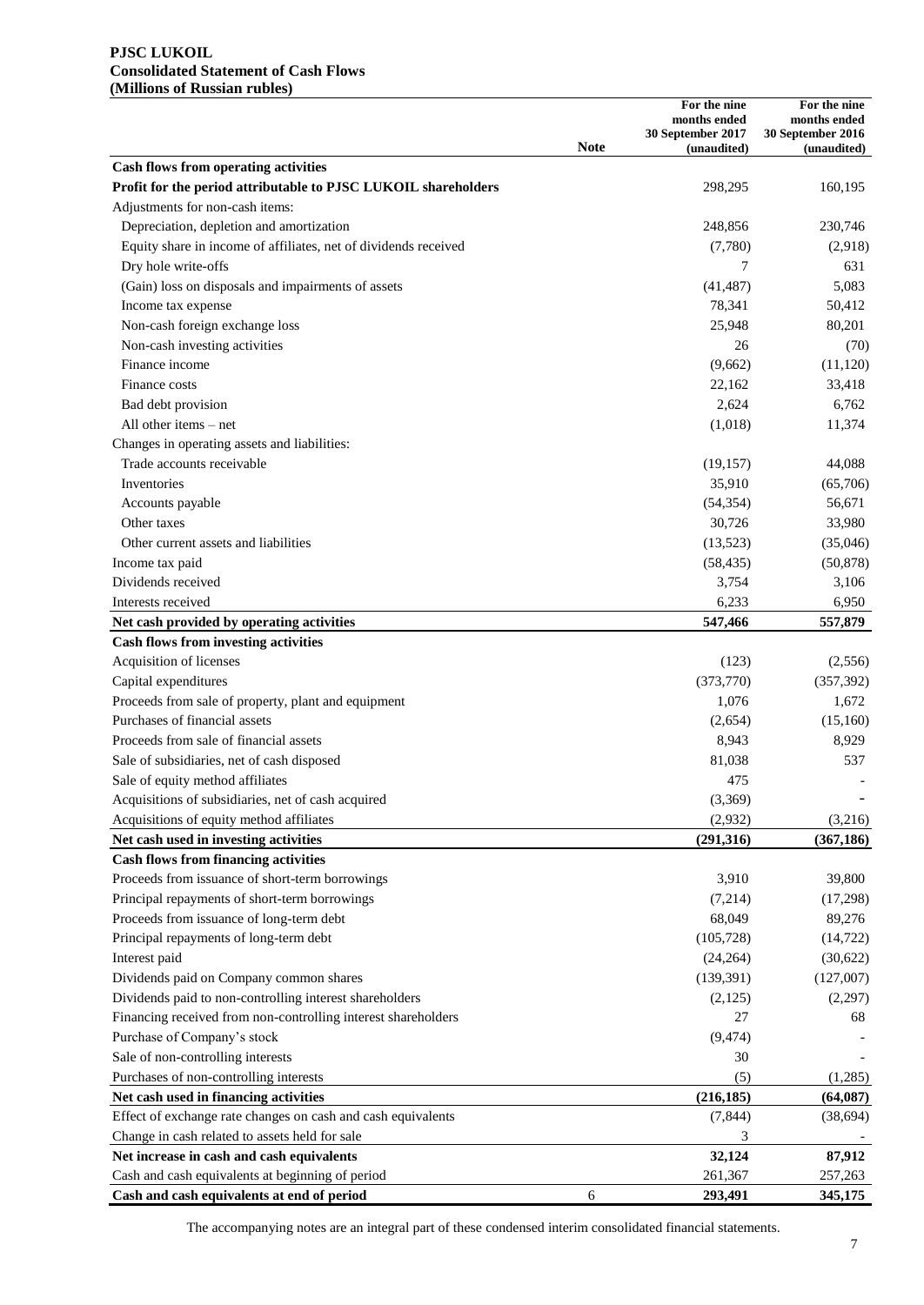#### **Note 1. Organization and environment**

The primary activities of PJSC LUKOIL (the "Company") and its subsidiaries (together, the "Group") are oil exploration, production, refining, marketing and distribution. The Company is the ultimate parent entity of this vertically integrated group of companies.

The Group was established in accordance with Presidential Decree No. 1403, issued on 17 November 1992. Under this decree, on 5 April 1993, the Government of the Russian Federation transferred to the Company 51% of the voting shares of fifteen enterprises. Under Government Resolution No. 861 issued on 1 September 1995, a further nine enterprises were transferred to the Group during 1995. Since 1995, the Group has carried out a share exchange program to increase its shareholding in each of the twenty-four founding subsidiaries to 100%.

From formation, the Group has expanded substantially through consolidation of its interests, acquisition of new companies and establishment of new businesses.

#### *Business and economic environment*

The accompanying condensed interim consolidated financial statements reflect management's assessment of the impact of the business environment in the countries in which the Group operates on the operations and the financial position of the Group. The future business environments may differ from management's assessment.

## **Note 2. Basis of preparation**

#### *Statement of compliance*

The condensed interim consolidated financial statements have been prepared in accordance with IAS 34 *Interim Financial Reporting*. These condensed interim consolidated financial statements should be read in conjunction with the Group's consolidated financial statements for 2016 prepared in accordance with International Financial Reporting Standards ("IFRS").

Selected explanatory notes are included to explain events and transactions that are significant to an understanding of the changes in financial position and performance of the Group since the last consolidated financial statements for 2016.

The accompanying condensed interim consolidated financial statements and notes thereto have not been audited by independent auditors, except for the consolidated statement of financial position at 31 December 2016.

The condensed interim consolidated financial statements were authorised by the President of the Company on 27 November 2017.

#### *Functional and presentation currency*

The functional currency of each of the Group's consolidated companies is the currency of the primary economic environment in which the company operates. The management has analysed factors that influence the choice of functional currency and has determined the functional currency for each Group company. For the majority of them the functional currency is the local currency. The functional currency of the Company is the Russian ruble ("RUB").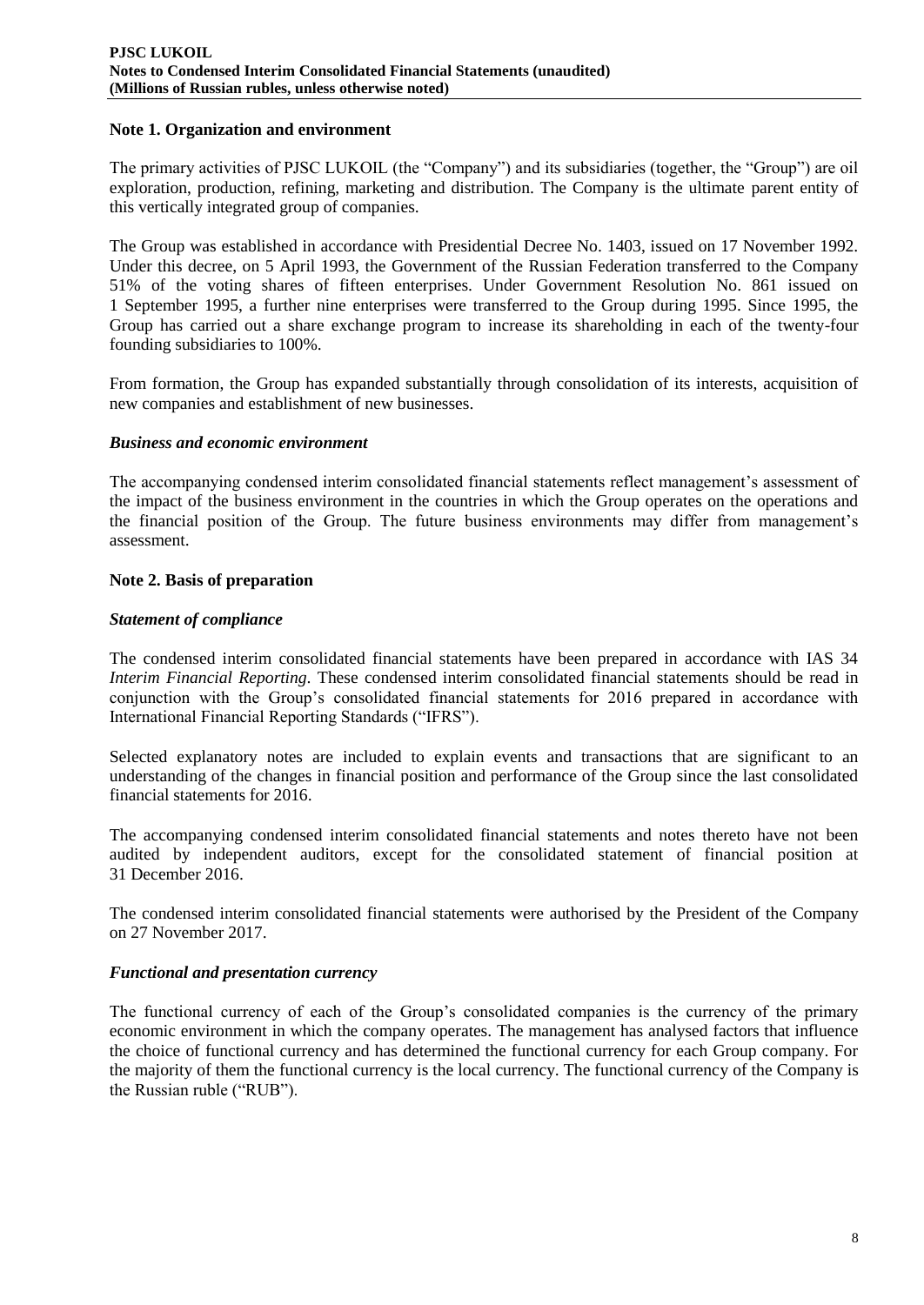## **Note 2. Basis of preparation (continued)**

The presentation currency of the consolidated financial statements of the Group is the RUB. All financial information presented in the RUB has been rounded to the nearest million, except when otherwise indicated.

The results and financial position of Group companies whose functional currency is different from the presentation currency of the Group are translated into presentation currency using the following procedures. Assets and liabilities are translated at period-end exchange rates, income and expenses are translated at rates which approximate actual rates at the date of the transaction. Resulting exchange differences are recognised in other comprehensive income.

## **Note 3. Summary of significant accounting policies**

The accounting policies adopted in the preparation of these condensed interim consolidated financial statements are consistent with those applied and disclosed in the consolidated financial statements for 2016.

## **Note 4. Use of estimates and judgments**

Preparation of the consolidated financial statements in accordance with IFRS requires management to make judgments, estimates and assumptions that affect the application of accounting policies and the reported amounts of assets, liabilities, income and expenses. Actual results may differ from those estimates.

Estimates and underlying assumptions are reviewed on an ongoing basis. Revisions to accounting estimates are recognised in the period in which the estimates are revised and in any future periods affected.

Critical judgments in applying accounting policies that have the most significant effect on the amounts recognised in the consolidated financial statements are the following:

- estimation of oil and gas reserves;
- estimation of useful lives of property, plant and equipment;
- impairment of non-current assets;
- assessment and recognition of provisions and contingent liabilities.  $\bullet$

#### **Note 5. Income taxes**

Before 2017, operations in the Russian Federation were subject to a Federal income tax rate of 2.0% and a regional income tax rate that varied from 13.5% to 18.0% at the discretion of the individual regional administration.

For the period from 2017 till 2020 (inclusive) operations in the Russian Federation are subject to a Federal income tax rate of 3.0% and a regional income tax rate that varies from 12.5% to 17.0% at the discretion of the individual regional administration. The Group's foreign operations are subject to taxes at the tax rates applicable to the jurisdictions in which they operate.

The Group's effective income tax rate for the periods presented differs from the statutory income tax rate primarily due to domestic and foreign tax rate differences and the incurrence of costs that are either not tax deductible or only deductible to a certain limit. Tax expense is recognised based on the management's best estimate of the weighted-average annual income tax rate expected for the full financial year multiplied by the pre-tax income of the interim reporting period.

The Company and its Russian subsidiaries file income tax returns in Russia. A number of Group companies in Russia are paying income tax as a consolidated taxpayers' group ("CTG"). This allows taxpayers to offset taxable losses generated by certain participants of a CTG against taxable profits of other participants of the CTG.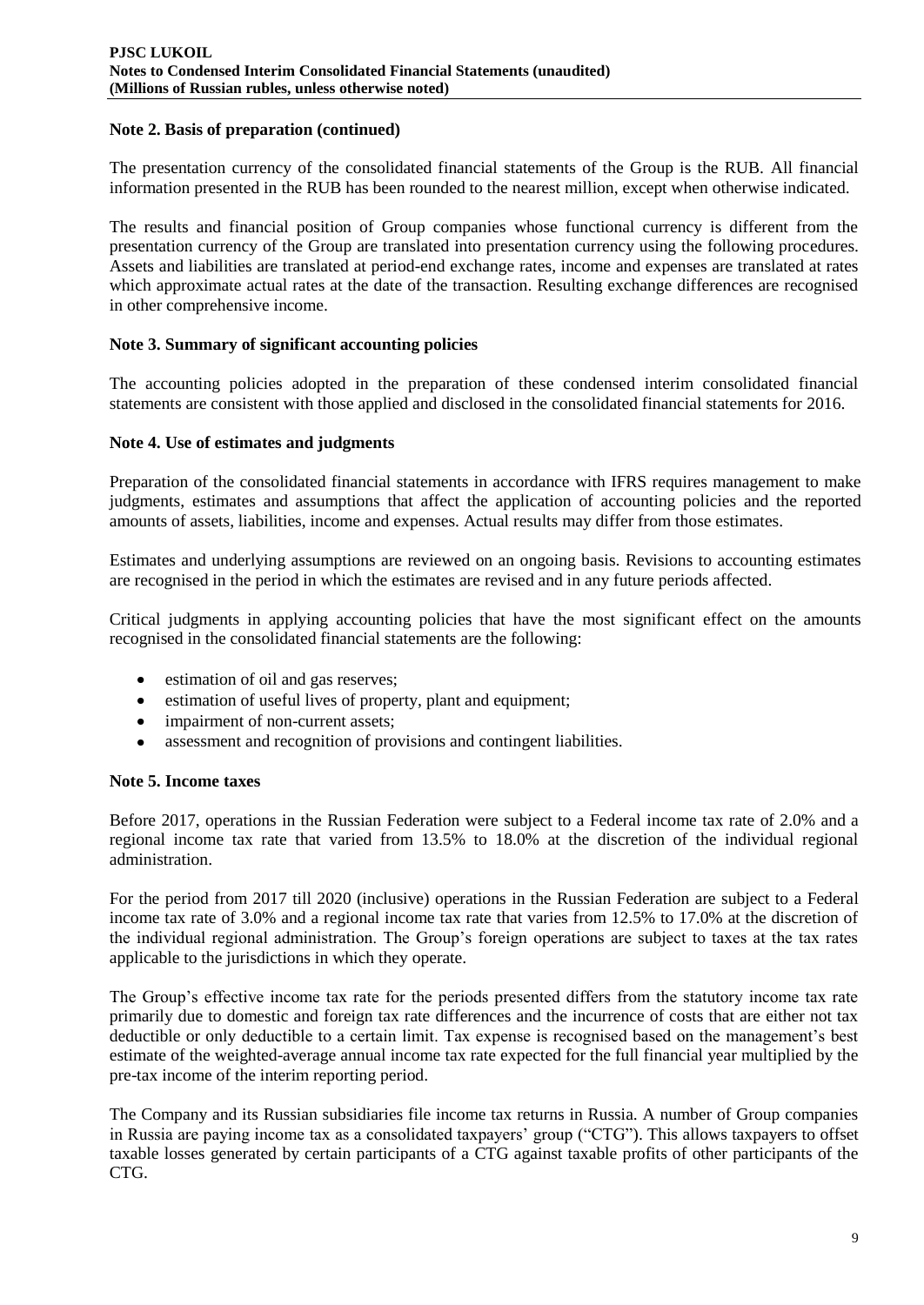## **Note 6. Cash and cash equivalents**

|                                 | 30 September<br>2017 | 31 December<br>2016 |
|---------------------------------|----------------------|---------------------|
| Cash held in RUB                | 62,696               | 33,151              |
| Cash held in US dollars         | 209,160              | 162,673             |
| Cash held in EUR                | 13,406               | 59,135              |
| Cash held in other currencies   | 8.229                | 6,408               |
| Total cash and cash equivalents | 293.491              | 261,367             |

## **Note 7. Accounts receivable, net**

|                                                                                                                                                             | 30 September<br>2017 | 31 December<br>2016 |
|-------------------------------------------------------------------------------------------------------------------------------------------------------------|----------------------|---------------------|
| Trade accounts receivable (net of allowances of 18,410 million RUB and<br>18,270 million RUB at 30 September 2017 and 31 December 2016, respectively)       | 340,027              | 332,975             |
| Other current accounts receivable (net of allowances of 3,148 million RUB and<br>1,919 million RUB at 30 September 2017 and 31 December 2016, respectively) | 23,300               | 27.922              |
| Total accounts receivable, net                                                                                                                              | 363,327              | 360,897             |

## **Note 8. Inventories**

|                                       | 30 September<br>2017 | 31 December<br>2016 |
|---------------------------------------|----------------------|---------------------|
| Crude oil and petroleum products      | 300,960              | 349,153             |
| Materials for extraction and drilling | 19.781               | 20,182              |
| Materials and supplies for refining   | 3,048                | 2,741               |
| Other goods, materials and supplies   | 31,017               | 32,208              |
| <b>Total inventories</b>              | 354,806              | 404,284             |

#### **Note 9. Prepaid taxes**

|                                | 30 September<br>2017 | 31 December<br>2016 |
|--------------------------------|----------------------|---------------------|
| Income tax prepaid             | 9,326                | 19,646              |
| VAT and excise tax recoverable | 29,180               | 34,436              |
| Export duties prepaid          | 6,582                | 17,113              |
| Other taxes prepaid            | 17.626               | 22,480              |
| <b>Total prepaid taxes</b>     | 62.714               | 93,675              |

## **Note 10. Other current assets**

|                                   | 30 September<br>2017 | 31 December<br>2016 |
|-----------------------------------|----------------------|---------------------|
| Advance payments                  | 39,861               | 48,157              |
| Prepaid expenses                  | 20,790               | 23,172              |
| Other assets                      | 14.507               | 11,846              |
| <b>Total other current assets</b> | 75.158               | 83,175              |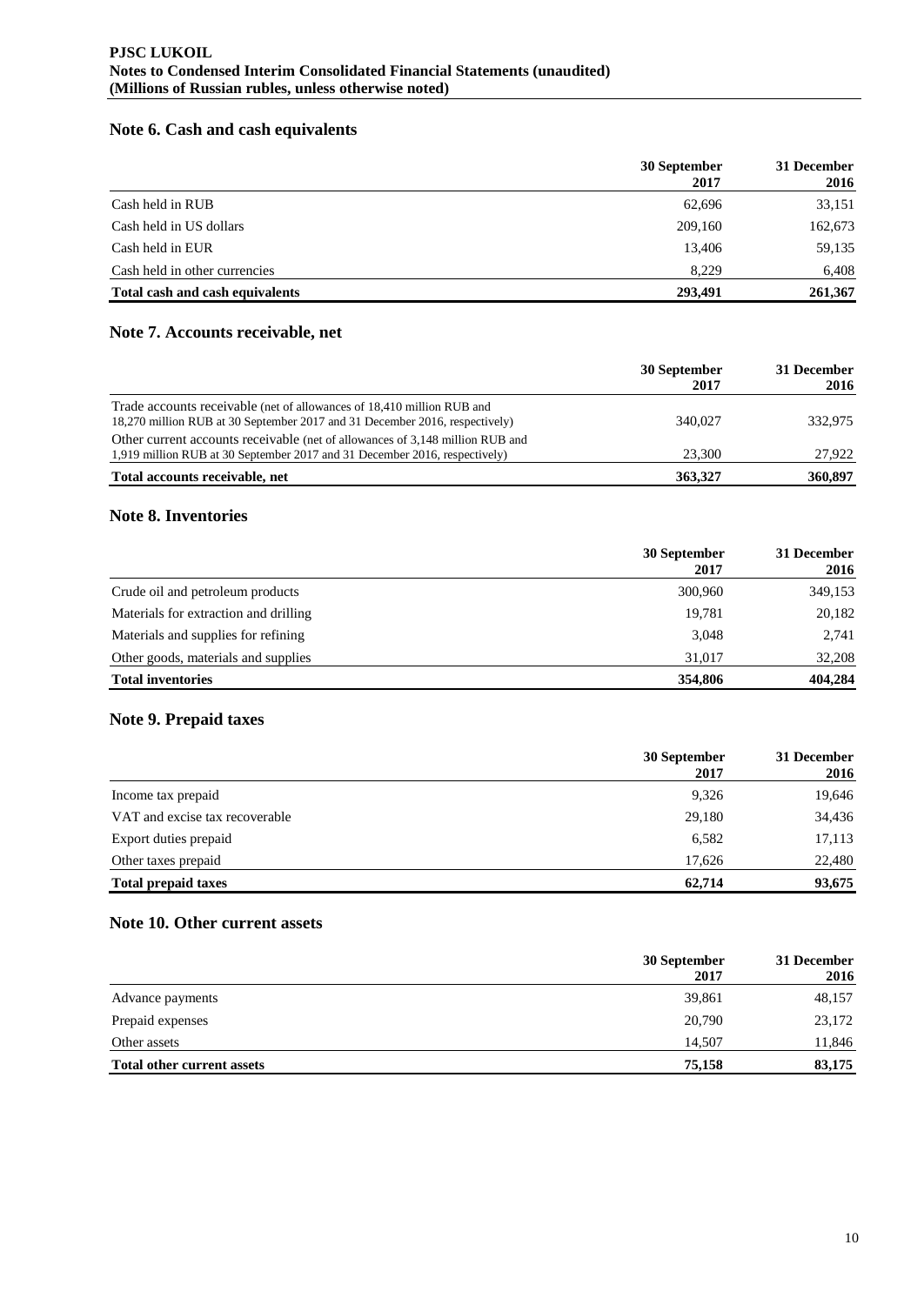## **Note 11. Investments in associates and joint ventures**

Carrying value of investments in associates and joint ventures:

|                                 |            |              | Ownership, % |                          |             |
|---------------------------------|------------|--------------|--------------|--------------------------|-------------|
|                                 |            | 30 September |              | 31 December 30 September | 31 December |
| Name of the company             | Country    | 2017         | 2016         | 2017                     | 2016        |
| <i>Joint Ventures:</i>          |            |              |              |                          |             |
| Tengizchevroil                  | Kazakhstan | 5.0%         | 5.0%         | 89,468                   | 86,851      |
| Caspian Pipeline Consortium     | Kazakhstan | 12.5%        | 12.5%        | 26,380                   | 25,032      |
| Turgai Petroleum                | Kazakhstan | 50.0%        | 50.0%        | 866                      | 1,650       |
| South Caucasus Pipeline Company | Azerbaijan | 10.0%        | 10.0%        | 26.013                   | 23,738      |
| Associates:                     |            |              |              |                          |             |
| Associates                      |            |              |              | 25,016                   | 25,134      |
| <b>Total</b>                    |            |              |              | 167,743                  | 162,405     |

## **Note 12. Property, plant and equipment**

|                                                       | <b>Exploration</b><br>and production | <b>Refining, marketing</b><br>and distribution | Other    | <b>Total</b> |
|-------------------------------------------------------|--------------------------------------|------------------------------------------------|----------|--------------|
| Cost                                                  |                                      |                                                |          |              |
| 31 December 2016                                      | 3,478,050                            | 1,155,388                                      | 70,186   | 4,703,624    |
| <b>Additions</b>                                      | 339,470                              | 36,149                                         | 1,178    | 376,797      |
| Acquisitions through business<br>combinations         |                                      | 5,180                                          |          | 5,180        |
| Capitalised borrowing costs                           | 10,806                               | 73                                             |          | 10,879       |
| Disposals                                             | (21,660)                             | (8,262)                                        | (300)    | (30,222)     |
| Foreign currency translation differences              | (47, 217)                            | 22,183                                         | (523)    | (25, 557)    |
| Other                                                 | 135                                  | (983)                                          | 68       | (780)        |
| 30 September 2017                                     | 3,759,584                            | 1,209,728                                      | 70,609   | 5,039,921    |
| <b>Depreciation and impairment</b>                    |                                      |                                                |          |              |
| 31 December 2016                                      | (1,058,116)                          | (307, 641)                                     | (11,794) | (1,377,551)  |
| Depreciation for the period                           | (171, 866)                           | (70, 251)                                      | (2,547)  | (244, 664)   |
| Impairment loss                                       | (1,496)                              | (1,032)                                        |          | (2,528)      |
| Impairment reversal                                   | 1,205                                |                                                |          | 1,205        |
| Disposals                                             | 14,121                               | 5,153                                          | 173      | 19,447       |
| Foreign currency translation differences              | 24,737                               | (7,977)                                        | 111      | 16,871       |
| Other                                                 | 105                                  | 732                                            | (169)    | 668          |
| 30 September 2017                                     | (1, 191, 310)                        | (381, 016)                                     | (14,226) | (1,586,552)  |
| Advance payments for property,<br>plant and equipment |                                      |                                                |          |              |
| 31 December 2016                                      | 64,764                               | 486                                            | 43       | 65,293       |
| 30 September 2017                                     | 50,716                               | 208                                            | 146      | 51,070       |
| <b>Carrying amounts</b>                               |                                      |                                                |          |              |
| 31 December 2016                                      | 2,484,698                            | 848,233                                        | 58,435   | 3,391,366    |
| 30 September 2017                                     | 2,618,990                            | 828,920                                        | 56,529   | 3,504,439    |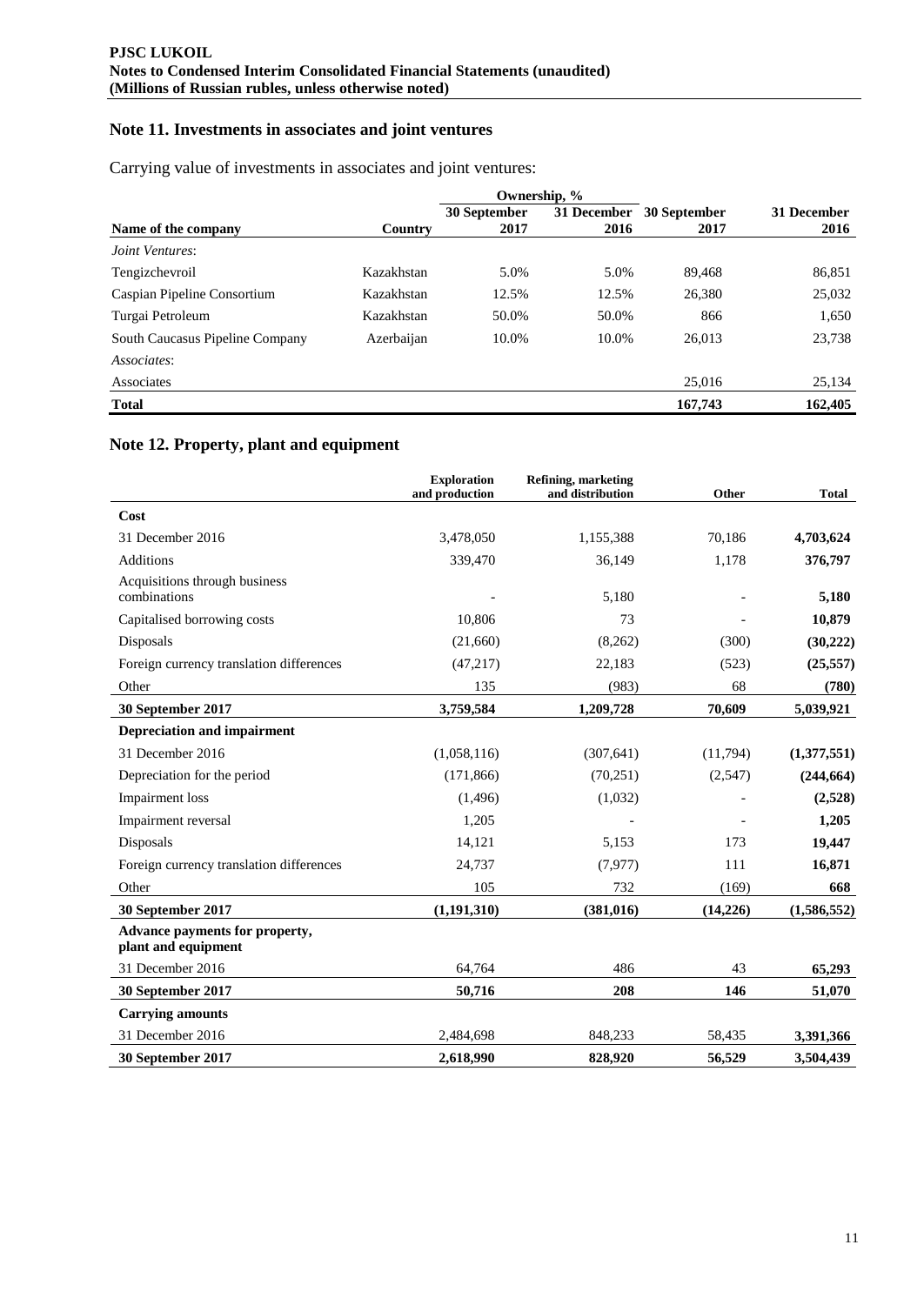## **Note 12. Property, plant and equipment (continued)**

|                                                       | <b>Exploration</b><br>and production | Refining, marketing<br>and distribution | Other     | <b>Total</b> |
|-------------------------------------------------------|--------------------------------------|-----------------------------------------|-----------|--------------|
| Cost                                                  |                                      |                                         |           |              |
| 31 December 2015                                      | 3,232,673                            | 1,206,252                               | 103,587   | 4,542,512    |
| <b>Additions</b>                                      | 319,058                              | 43,409                                  | 1,986     | 364,453      |
| Capitalised borrowing costs                           | 7,854                                | 327                                     | 1         | 8,182        |
| Disposals                                             | (8,396)                              | (18,919)                                | (813)     | (28, 128)    |
| Foreign currency translation differences              | (156, 851)                           | (51, 873)                               | (2,044)   | (210,768)    |
| Other                                                 | (3,913)                              | 6,678                                   | (482)     | 2,283        |
| 30 September 2016                                     | 3,390,425                            | 1,185,874                               | 102,235   | 4,678,534    |
| Depreciation and impairment                           |                                      |                                         |           |              |
| 31 December 2015                                      | (953, 254)                           | (259, 515)                              | (14, 627) | (1,227,396)  |
| Depreciation for the period                           | (157, 165)                           | (64, 925)                               | (4,550)   | (226, 640)   |
| Impairment loss                                       |                                      | (82)                                    |           | (82)         |
| Disposals                                             | 1,751                                | 10,315                                  | 453       | 12,519       |
| Foreign currency translation differences              | 87,721                               | 18,825                                  | 448       | 106,994      |
| Other                                                 | (63)                                 | (1, 419)                                | 14        | (1, 468)     |
| 30 September 2016                                     | (1,021,010)                          | (296, 801)                              | (18,262)  | (1,336,073)  |
| Advance payments for property,<br>plant and equipment |                                      |                                         |           |              |
| 31 December 2015                                      | 94,619                               | 1,280                                   | 138       | 96,037       |
| 30 September 2016                                     | 70,230                               | 625                                     | 164       | 71,019       |
| <b>Carrying amounts</b>                               |                                      |                                         |           |              |
| 31 December 2015                                      | 2,374,038                            | 948,017                                 | 89,098    | 3,411,153    |
| 30 September 2016                                     | 2,439,645                            | 889,698                                 | 84,137    | 3,413,480    |

The cost of assets under construction included in Property, plant and equipment was 713,224 million RUB and 593,970 million RUB at 30 September 2017 and 31 December 2016, respectively.

## **Exploration and evaluation assets:**

|                                          | For the nine<br>months ended<br>30 September<br>2017 | For the nine<br>months ended<br>30 September<br>2016 |
|------------------------------------------|------------------------------------------------------|------------------------------------------------------|
| 31 December                              | 69,829                                               | 52,302                                               |
| Capitalised expenditures                 | 23,948                                               | 20,719                                               |
| Reclassified to development assets       | (2,187)                                              | (4,103)                                              |
| Charged to expenses                      | (1,231)                                              | (591)                                                |
| Foreign currency translation differences | (416)                                                | (1,316)                                              |
| Other movements                          | 1,189                                                | (125)                                                |
| 30 September                             | 91,132                                               | 66,886                                               |

## **Note 13. Other non-current financial assets**

|                                           | 30 September<br>2017 | 31 December<br>2016 |
|-------------------------------------------|----------------------|---------------------|
| Long-term loans                           | 75.734               | 86,387              |
| Non-current accounts and notes receivable | 8,130                | 7.916               |
| Other non-current financial assets        | 5.016                | 7,509               |
| Total other non-current financial assets  | 88,880               | 101.812             |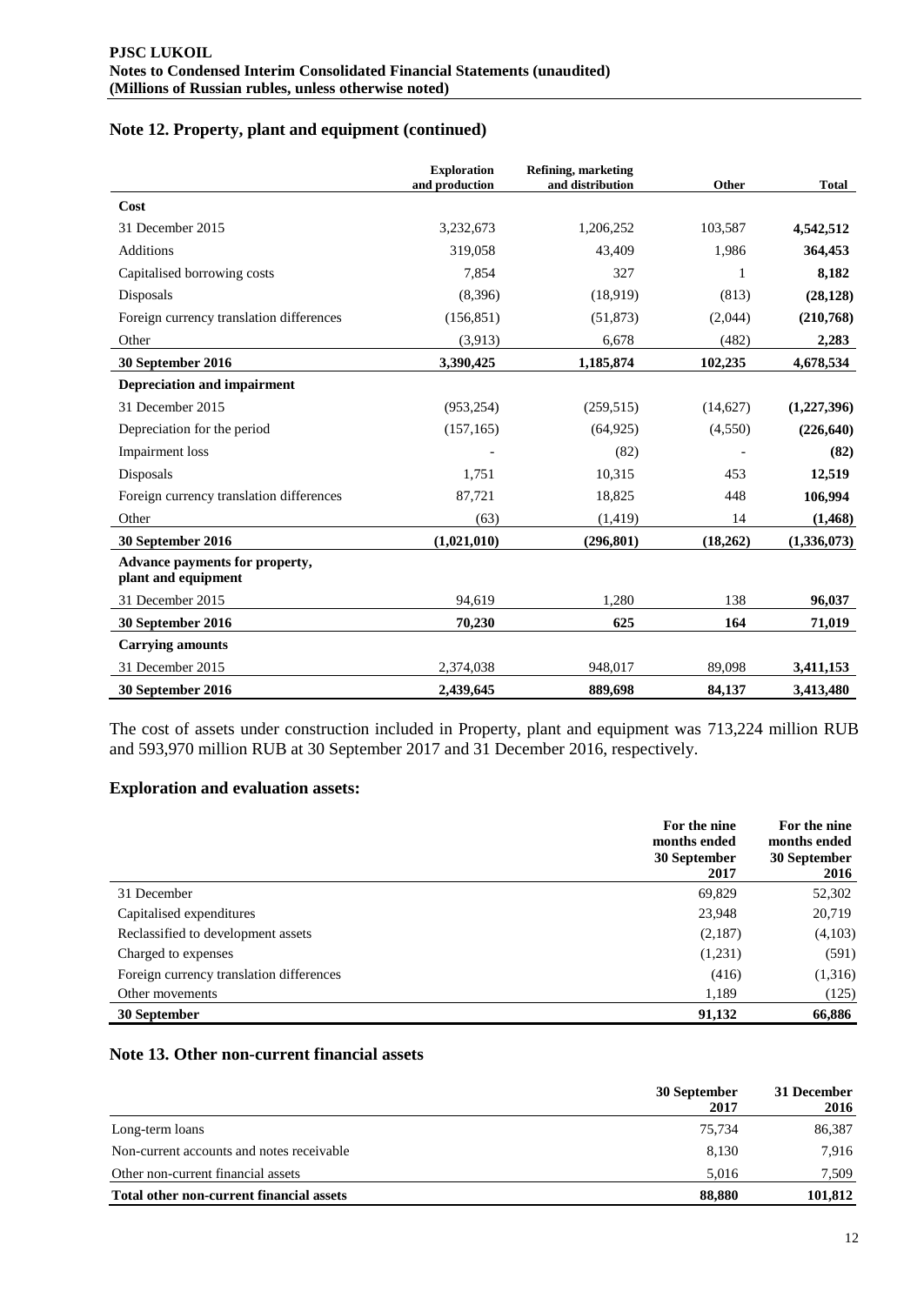## **Note 14. Assets held for sale**

In December 2016, the Company entered into a contract with a company of the "Otkrytie Holding" group to sell the Group's 100% interest in JSC "Arkhangelskgeoldobycha" ("AGD"), a company developing the diamond field named after V.P. Grib located in Arkhangelsk region of Russia. The transaction in the amount of Russian ruble equivalent of \$1.45 billion was completed on 24 May 2017 after all necessary governmental approvals were received. As a result the Group recognized profit before income tax in the amount of 48 billion RUB that is included in "Other income (expenses)" in the consolidated statement of profit or loss and other comprehensive income (profit after income tax – 38 billion RUB).

## **Note 15. Accounts payable**

|                               | 30 September<br>2017 | 31 December<br>2016 |
|-------------------------------|----------------------|---------------------|
| Trade accounts payable        | 400.455              | 478,673             |
| Other accounts payable        | 73.557               | 71,574              |
| <b>Total accounts payable</b> | 474,012              | 550,247             |

## **Note 16. Short-term borrowings and current portion of long-term debt**

|                                                                   | 30 September<br>2017 | 31 December<br>2016 |
|-------------------------------------------------------------------|----------------------|---------------------|
| Short-term borrowings from third parties                          | 10.555               | 14,305              |
| Short-term borrowings from related parties                        | 3.547                | 3,743               |
| Current portion of long-term debt                                 | 102,040              | 40,381              |
| Total short-term borrowings and current portion of long-term debt | 116,142              | 58,429              |

Short-term borrowings from third parties include amounts repayable in US dollars of 586 million RUB and 667 million RUB and amounts repayable in other currencies of 9,969 million RUB and 13,638 million RUB at 30 September 2017 and 31 December 2016, respectively. The weighted-average interest rate on short-term borrowings from third parties was 14.28% and 9.42% per annum at 30 September 2017 and 31 December 2016, respectively. Approximately 6% of total short-term borrowings from third parties at 30 September 2017 are secured by inventories.

## **Note 17. Long-term debt**

|                                                       | 30 September<br>2017 | 31 December<br>2016 |
|-------------------------------------------------------|----------------------|---------------------|
| Long-term loans and borrowings from third parties     | 267,617              | 277,404             |
| 6.356% non-convertible US dollar bonds, maturing 2017 |                      | 30,328              |
| 3.416% non-convertible US dollar bonds, maturing 2018 | 87,025               | 90,689              |
| 7.250% non-convertible US dollar bonds, maturing 2019 | 34,703               | 36,304              |
| 6.125% non-convertible US dollar bonds, maturing 2020 | 57,917               | 60,585              |
| 6.656% non-convertible US dollar bonds, maturing 2022 | 28,956               | 30,328              |
| 4.563% non-convertible US dollar bonds, maturing 2023 | 86,882               | 90,689              |
| 4.750% non-convertible US dollar bonds, maturing 2026 | 57,845               | 60,657              |
| Finance lease obligations                             | 3,023                | 3,558               |
| Total long-term debt                                  | 623,968              | 680,542             |
| Current portion of long-term debt                     | (102,040)            | (40, 381)           |
| Total non-current portion of long-term debt           | 521,928              | 640,161             |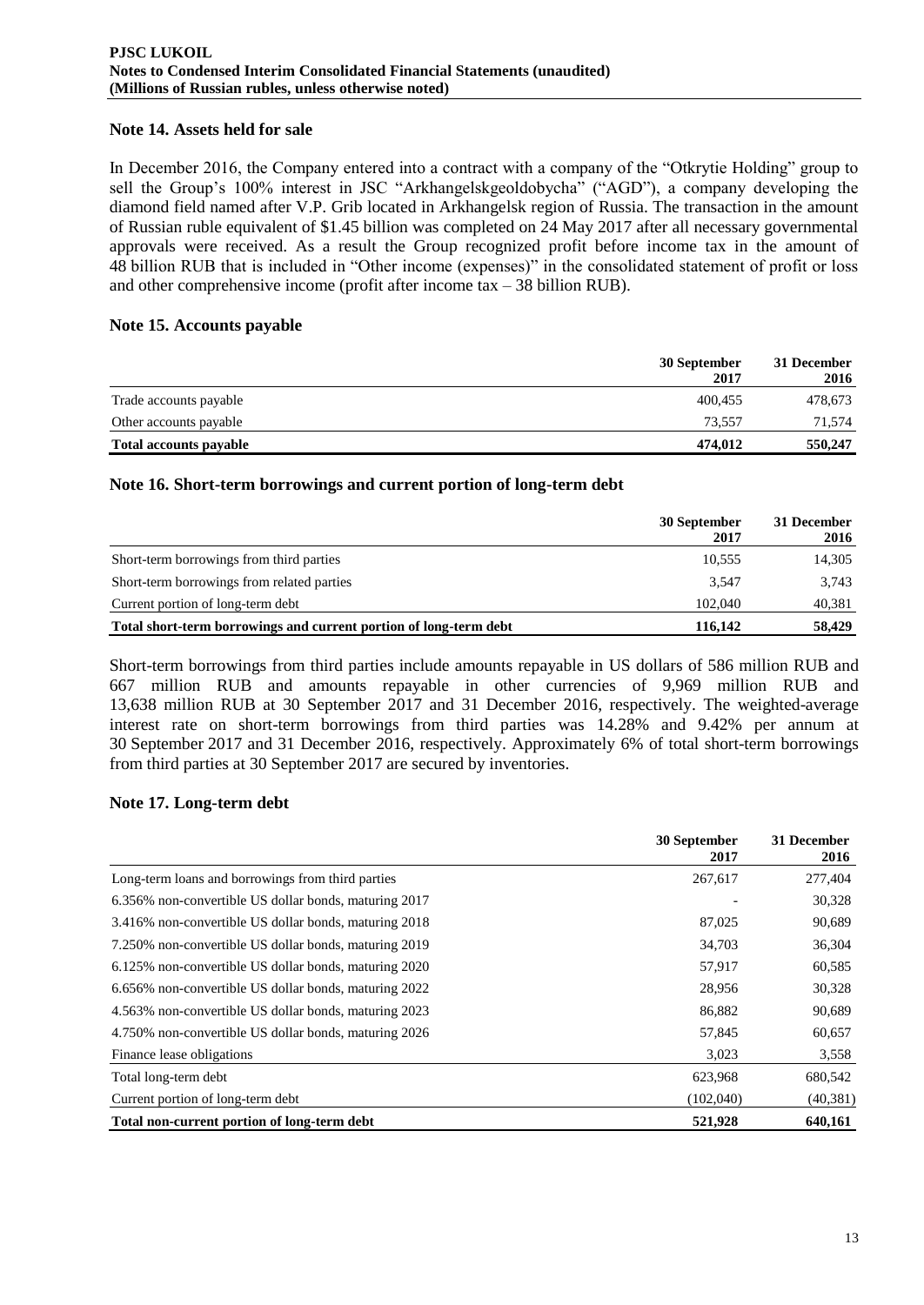## **Note 17. Long-term debt (continued)**

## *Long-term loans and borrowings*

Long-term loans and borrowings from third parties include amounts repayable in US dollars of 215,871 million RUB and 155,720 million RUB, amounts repayable in euros of 51,746 million RUB and 50,496 million RUB, amounts repayable in Russian rubles of nill and 70,000 million RUB and amounts repayable in other currencies of nill and 1,188 million RUB at 30 September 2017 and 31 December 2016, respectively. This debt has maturity dates from 2017 through 2028. The weighted-average interest rate on long-term loans and borrowings from third parties was 4.04% and 6.06% per annum at 30 September 2017 and 31 December 2016, respectively. A number of long-term loan agreements contain certain financial covenants which are being met by the Group. Approximately 26% of total long-term loans and borrowings from third parties at 30 September 2017 are secured by shares of an associated company, export sales and property, plant and equipment.

## **Note 18. Taxes payable**

|                            | 30 September<br>2017 | 31 December<br>2016 |
|----------------------------|----------------------|---------------------|
| Income tax payable         | 9,647                | 6,591               |
| Mineral extraction tax     | 40,470               | 37,583              |
| <b>VAT</b>                 | 29,780               | 23,960              |
| Excise tax                 | 19,525               | 16,606              |
| Property tax               | 3,211                | 3,899               |
| Other taxes                | 5,475                | 6,316               |
| <b>Total taxes payable</b> | 108,108              | 94,955              |

### **Note 19. Other current liabilities**

|                                        | 30 September<br>2017 | 31 December<br>2016 |
|----------------------------------------|----------------------|---------------------|
| Advances received                      | 17,655               | 35,261              |
| Dividends payable                      | 912                  | 55,285              |
| Other                                  | 6,183                | 6,564               |
| <b>Total other current liabilities</b> | 24,750               | 97,110              |

#### **Note 20. Provisions**

|                          | Asset<br>retirement<br>obligation | <b>Provision for</b><br>employee<br>compensations | <b>Provision for</b><br>environmental<br><b>liabilities</b> | <b>Pension</b><br>provisions | <b>Provision for</b><br>unused<br>vacations | <b>Other</b><br>provisions | <b>Total</b> |
|--------------------------|-----------------------------------|---------------------------------------------------|-------------------------------------------------------------|------------------------------|---------------------------------------------|----------------------------|--------------|
| 30 September 2017        | 39.428                            | 34,253                                            | 4,072                                                       | 7,770                        | 4,548                                       | 4,732                      | 94,803       |
| Incl.: Non-current       | 39,064                            | $\overline{\phantom{0}}$                          | 1.945                                                       | 6.261                        | 41                                          | 847                        | 48,158       |
| Current                  | 364                               | 34.253                                            | 2.127                                                       | 1.509                        | 4,507                                       | 3,885                      | 46,645       |
| 31 December 2016         | 37.460                            | 35,803                                            | 4,489                                                       | 8.049                        | 4.913                                       | 5.245                      | 95,959       |
| Non-current<br>$Incl.$ : | 35,939                            | 23,377                                            | 2,523                                                       | 6,531                        | 60                                          | 1,514                      | 69,944       |
| Current                  | 1.521                             | 12.426                                            | 1.966                                                       | 1.518                        | 4.853                                       | 3.731                      | 26,015       |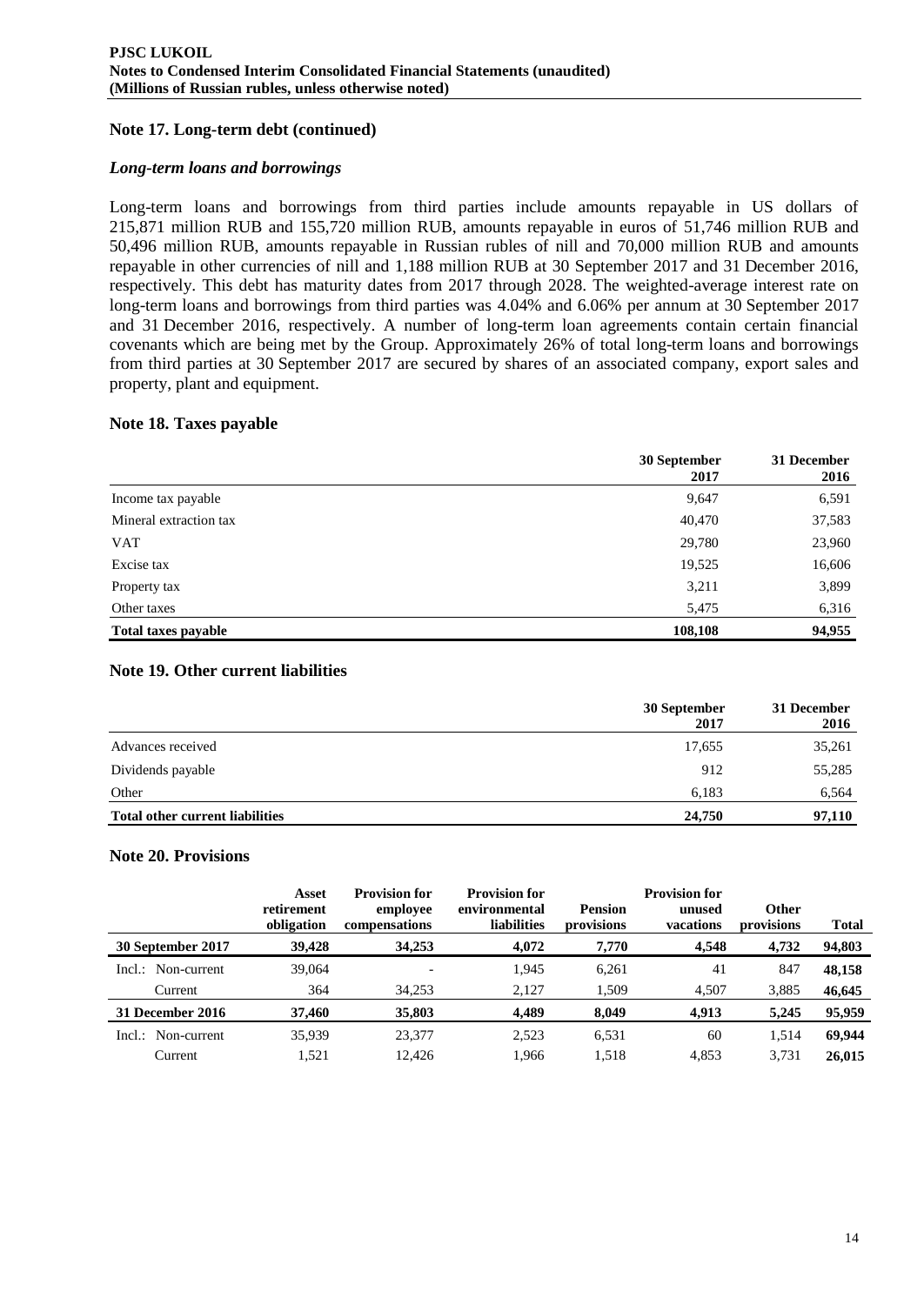#### **Note 20. Provisions (continued)**

Assets retirement obligation:

|                                          | For the nine<br>months ended<br>30 September 2017 | For the nine<br>months ended<br>30 September 2016 |
|------------------------------------------|---------------------------------------------------|---------------------------------------------------|
| 31 December                              | 37,460                                            | 32,919                                            |
| Provisions made during the period        | 1,557                                             | 1,811                                             |
| Reversal of provisions                   | (74)                                              | (67)                                              |
| Provisions used during the period        | (1,293)                                           | (88)                                              |
| Accretion expense                        | 2,012                                             | 1,692                                             |
| Change in discount rate                  | 90                                                |                                                   |
| Changes in estimates                     | 63                                                | 43                                                |
| Foreign currency translation differences | (585)                                             | (2,447)                                           |
| Other                                    | 198                                               | (186)                                             |
| 30 September                             | 39,428                                            | 33,677                                            |

## **Note 21. Equity**

#### *Common shares*

|                                                                  | 30 September | 31 December<br>2016 |  |
|------------------------------------------------------------------|--------------|---------------------|--|
|                                                                  | 2017         |                     |  |
|                                                                  | (thousands)  | (thousands)         |  |
|                                                                  | of shares)   | of shares)          |  |
| Authorized and issued common shares, par value of 0.025 RUB each | 850.563      | 850,563             |  |
| Treasury shares                                                  | (140,930)    | (137, 630)          |  |
| <b>Outstanding common shares</b>                                 | 709.633      | 712,933             |  |

#### *Dividends*

At the annual shareholders' meeting on 21 June 2017, dividends for 2016 were approved in the amount of 120.00 RUB per common share. At the extraordinary shareholders' meeting on 5 December 2016, interim dividends for 2016 were approved in the amount of 75.00 RUB per common share. Total dividends for 2016 were approved in the amount of 195.00 RUB per common share.

At the annual shareholders' meeting on 23 June 2016, dividends for 2015 were approved in the amount of 112.00 RUB per common share. At the extraordinary shareholders' meeting on 16 December 2015, interim dividends for 2015 were approved in the amount of 65.00 RUB per common share. Total dividends for 2015 were approved in the amount of 177.00 RUB per common share.

Dividends on the Company's shares payable of 398 million RUB and 54,301 million RUB are included in "Other current liabilities" in the consolidated statement of financial position at 30 September 2017 and 31 December 2016, respectively.

#### *Earnings per share*

The weighted average number of outstanding common shares was 709,633 and 711,289 thousand shares for the three and nine months ended 30 September 2017, respectively and 712,933 thousand shares for the three and nine months ended 30 September 2016. There is no potential dilution in earnings available to common stockholders and as such diluted earnings per share are not disclosed.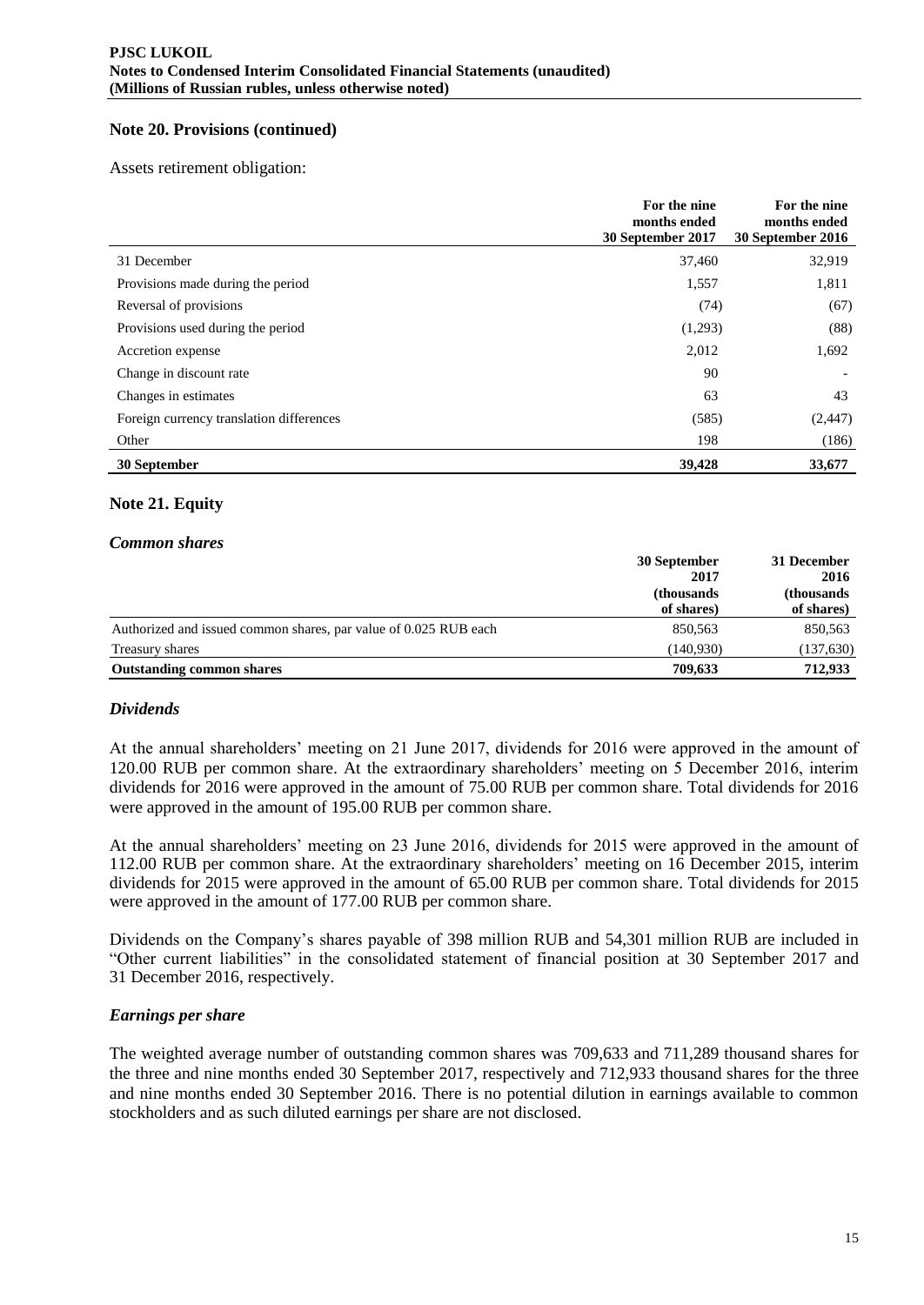## **Note 22. Personnel expenses**

Personnel expenses were as follows:

|                                   | For the three<br>months ended<br>30 September 2017 | For the three<br>months ended<br>30 September 2016 | For the nine<br>months ended<br>30 September 2017 | For the nine<br>months ended<br>30 September 2016 |
|-----------------------------------|----------------------------------------------------|----------------------------------------------------|---------------------------------------------------|---------------------------------------------------|
| Salary                            | 32,742                                             | 33,071                                             | 96,208                                            | 102,923                                           |
| Statutory insurance contributions | 7,836                                              | 7,305                                              | 23,673                                            | 22,299                                            |
| Share-based compensation          | 3.043                                              | 5.965                                              | 325                                               | 12,309                                            |
| <b>Total personnel expenses</b>   | 43,621                                             | 46.341                                             | 120,206                                           | 137,531                                           |

## **Note 23. Finance income and costs**

Finance income was as follows:

|                               | For the three<br>months ended<br>30 September 2017 | For the three<br>months ended<br>30 September 2016 | For the nine<br>months ended<br>30 September 2017 | For the nine<br>months ended<br>30 September 2016 |
|-------------------------------|----------------------------------------------------|----------------------------------------------------|---------------------------------------------------|---------------------------------------------------|
| Interest income from deposits | 1,408                                              | 1,884                                              | 3,422                                             | 4,733                                             |
| Interest income from loans    | 1,549                                              | 1.770                                              | 5,180                                             | 5,467                                             |
| Other finance income          | 304                                                | 124                                                | 1,060                                             | 920                                               |
| <b>Total finance income</b>   | 3.261                                              | 3.778                                              | 9.662                                             | 11.120                                            |

Finance costs were as follows:

|                            | For the three<br>months ended<br>30 September 2017 | For the three<br>months ended<br>30 September 2016 | For the nine<br>months ended<br>30 September 2017 | For the nine<br>months ended<br>30 September 2016 |
|----------------------------|----------------------------------------------------|----------------------------------------------------|---------------------------------------------------|---------------------------------------------------|
| Interest expenses          | 5,082                                              | 10,096                                             | 18,847                                            | 30,280                                            |
| Accretion expenses         | 678                                                | 578                                                | 2,019                                             | 1,702                                             |
| Other finance costs        | 165                                                | 1.275                                              | 1.296                                             | 1,436                                             |
| <b>Total finance costs</b> | 5.925                                              | 11.949                                             | 22,162                                            | 33,418                                            |

#### **Note 24. Other income and expenses**

Other income was as follows:

|                                  | For the three<br>months ended<br>30 September 2017 | For the three<br>months ended<br>30 September 2016 | For the nine<br>months ended<br>30 September 2017 | For the nine<br>months ended<br>30 September 2016 |
|----------------------------------|----------------------------------------------------|----------------------------------------------------|---------------------------------------------------|---------------------------------------------------|
| Gain on disposal of assets       | 280                                                | 1.781                                              | 50,699                                            | 2,697                                             |
| Reversal of impairment of assets | 1,021                                              |                                                    | 5,278                                             |                                                   |
| Other income                     | 5.390                                              | 6.685                                              | 13.815                                            | 14,493                                            |
| <b>Total other income</b>        | 6.691                                              | 8.466                                              | 69.792                                            | 17.190                                            |

Other expenses were as follows:

|                             | For the three<br>months ended<br>30 September 2017 | For the three<br>months ended<br>30 September 2016 | For the nine<br>months ended<br>30 September 2017 | For the nine<br>months ended<br>30 September 2016 |
|-----------------------------|----------------------------------------------------|----------------------------------------------------|---------------------------------------------------|---------------------------------------------------|
| Loss on disposal of assets  | 3,239                                              | 1,927                                              | 11,962                                            | 7,097                                             |
| Impairment loss             | 70                                                 | 219                                                | 2,528                                             | 683                                               |
| Charity expenses            | 2,220                                              | 2,771                                              | 6,715                                             | 9,114                                             |
| Other expenses              | 1.899                                              | 677                                                | 3,983                                             | 4,972                                             |
| <b>Total other expenses</b> | 7.428                                              | 5.594                                              | 25,188                                            | 21,866                                            |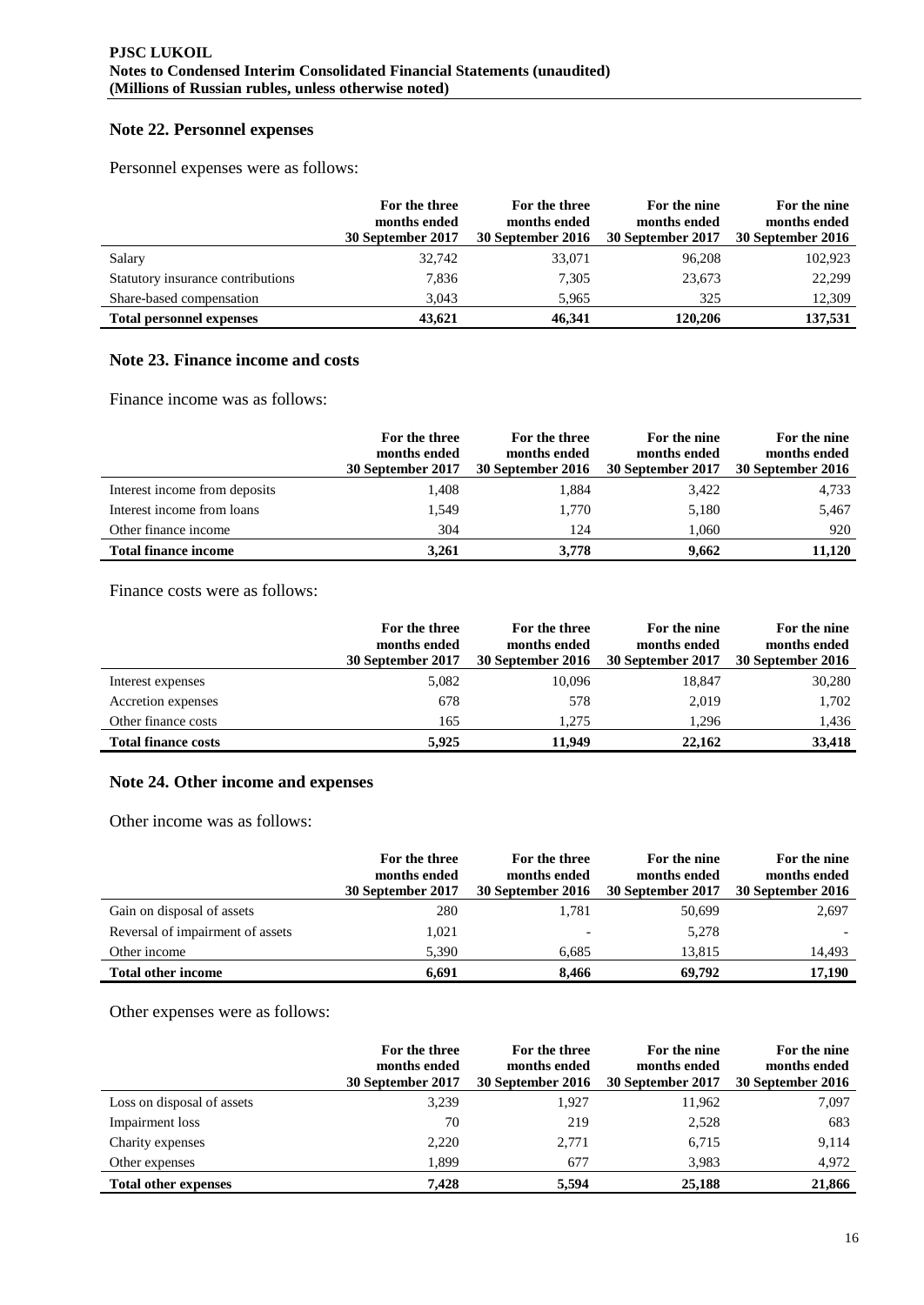## **Note 25. Operating lease**

At 30 September 2017 and 31 December 2016, Group companies had commitments primarily related to the lease of vessels, tank-cars, storage facilities and petroleum distribution outlets. Commitments for minimum rentals under these leases are payable as follows:

|                   | 30 September<br>2017 | 31 December<br>2016 |
|-------------------|----------------------|---------------------|
| Less than a year  | 21,713               | 31,184              |
| $1-5$ years       | 51,605               | 57,429              |
| More than 5 years | 88,222               | 103,199             |
| <b>Total</b>      | 161,540              | 191,812             |

## **Note 26. Commitments and contingencies**

## *Capital commitments*

At 30 September 2017, capital commitments of the Group relating to construction and acquisition of property, plant and equipment are evaluated as 382,636 million RUB.

## *Taxation environment*

The taxation system in the Russian Federation continues to evolve and is characterised by frequent changes in legislation, official pronouncements and court decisions, which are sometimes contradictory and subject to varying interpretation by different tax authorities. Taxes are subject to review and investigation by a number of authorities, who are enabled by law to impose severe fines, penalties and interest charges. In the Russian Federation a tax year remains open for review by the tax authorities during the three subsequent calendar years. However, under certain circumstances a tax year may remain open longer. Recent events within the Russian Federation suggest that the tax authorities are taking a more assertive position in their interpretation and enforcement of tax legislation. Such factors may create substantially more significant taxation risks in the Russian Federation and other emerging markets where Group companies operate, than those in other countries where taxation regimes have been subject to development and clarification over long periods.

The tax authorities in each region may have a different interpretation of similar taxation issues which may result in taxation issues successfully defended by the Group in one region being unsuccessful in another region. There is some direction provided from the central authority based in Moscow on particular taxation issues. The Group has implemented tax planning and management strategies based on existing legislation at the time of implementation. The Group is subject to tax authority audits on an ongoing basis, as is normal in the Russian environment and other republics of the former Soviet Union, and, at times, the authorities have attempted to impose additional significant taxes on the Group. Management believes that it has adequately met and provided for tax liabilities based on its interpretation of existing tax legislation. However, the relevant tax authorities may have differing interpretations and the effects on the consolidated financial statements, if the authorities were successful in enforcing their interpretations, could be significant.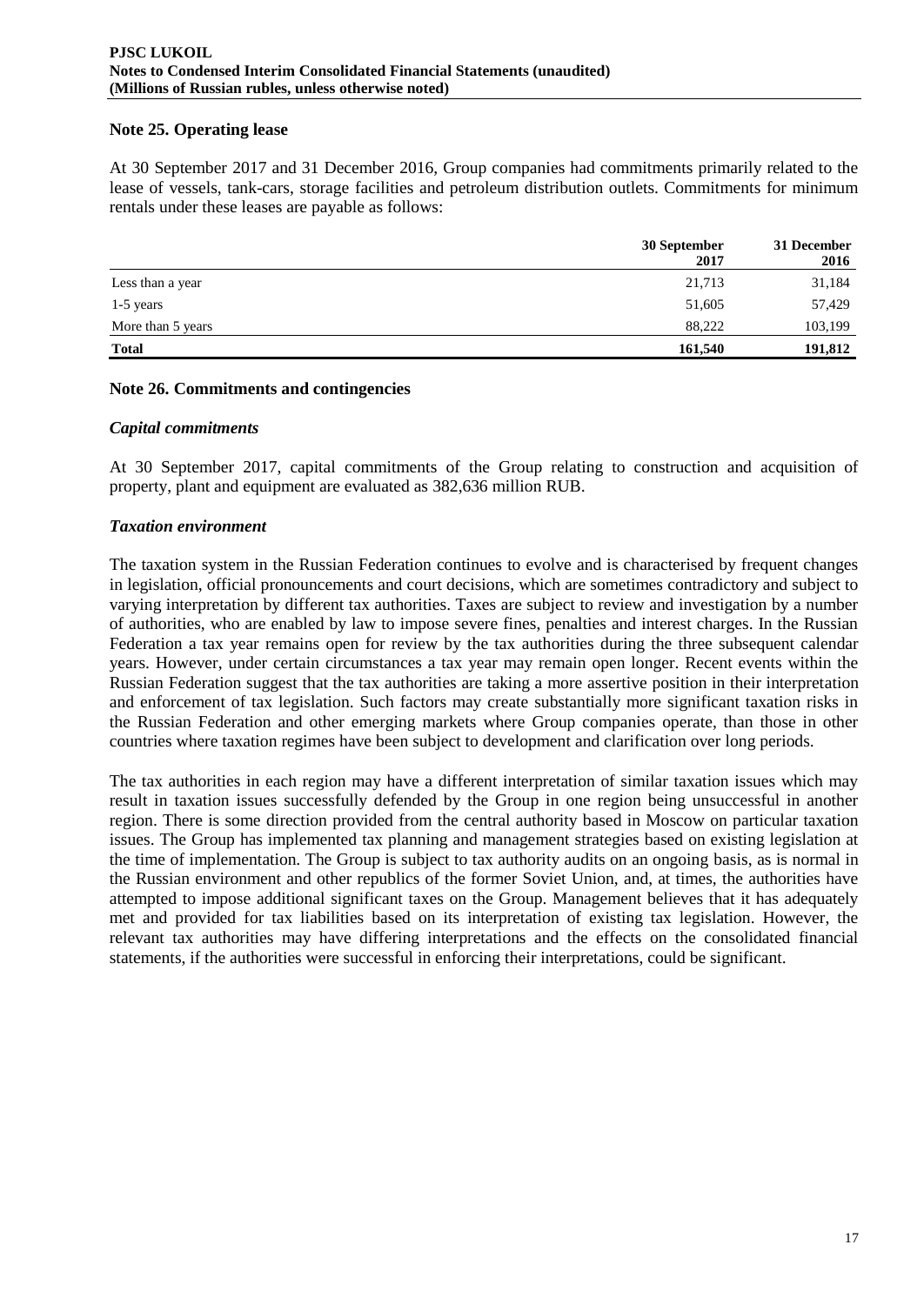## **Note 26. Commitments and contingencies (continued)**

## *Litigation and claims*

In June 2014, the prosecutors with the Ploesti Court of Appeals (hereinafter the "Prosecutor's Office") issued an order on initiation of criminal proceeding and brought charges against PETROTEL-LUKOIL S.A. refinery, a Group company, and its general director based on alleged tax evasion and money laundering. Later the Prosecutor's Office added bad faith use of the company's credit and money laundering charges for 2008-2010 against LUKOIL Europe Holdings B.V., a Group company. The amount of the claim was not finalised. LUKOIL LUBRICANTS EAST EUROPE S.R.L., LUKOIL ENERGY & GAS ROMANIA S.R.L., Group companies, and a number of Romanian legal entities not affiliated with the Group were also considered to be suspects in this criminal case. Tax audits of PETROTEL-LUKOIL S.A. have not revealed any material violations so far. On 3 November 2017, the Prosecutor's Office issued an order on discontinuance of criminal proceeding started in June 2014 against PETROTEL-LUKOIL S.A. and its general director on alleged tax evasion and money laundering. LUKOIL LUBRICANTS EAST EUROPE S.R.L., LUKOIL ENERGY & GAS ROMANIA S.R.L. and a number of other companies were also dismissed from similar charges. Due to discontinuance of the proceeding all the security measures against PETROTEL-LUKOIL S.A. (seizure of fixed assets and accounts blocking for the amount of more than \$24 million (1.4 billion RUB)) have been removed.

In July 2015, a charge in respect of bad faith use of the company's credit and money laundering was brought against the general director and several officers of PETROTEL-LUKOIL S.A. Similar charges was brought against LUKOIL Europe Holdings B.V. and PETROTEL-LUKOIL S.A. for 2011-2014. On 3 August 2015, the Prosecutor's Office issued the final indictment on the new charges and submitted the case to the Prahova Tribunal for further consideration by the preliminary chamber judge. The allegations of bad faith use of the company's credit in respect of PETROTEL-LUKOIL S.A. were excluded from the final indictment. Following the preliminary hearing the Prosecutor's Office revised the amount of damage claimed from \$2.2 billion (127.6 billion RUB) to \$1.5 billion (87.0 billion RUB). This amount is not final. During the entire trial it may be revised by the Tribunal on the basis of evidence produced. On 15 December 2015, the Prahova Tribunal ascertained that there are numerous irregularities in the indictment act and returned the criminal file to the Prosecutor's Office. The solution was confirmed by the Ploesti Court of Appeal on 19 January 2016. However, on 22 January 2016 the Prosecutor has prepared a new indictment act based on the same accusations which were submitted to the Prahova Tribunal. On 18 April 2016, the preliminary hearing chamber of the Prahova Tribunal decided on the hearing of the case on the merits. Moreover, on 10 May 2016, the Prahova Tribunal lifted all preventive measures that were in effect against the accused individuals. On 27 January 2017, a court hearing took place and the attorneys requested that an expert examination be performed. On 19 May 2017, the Prahova Tribunal issued a decision on appointment of experts. On 12 October 2017, expert examination was completed and expert conclusion was sent to the Prahova Tribunal. The next hearing was scheduled on 6 December 2017. Management of PETROTEL-LUKOIL S.A. and its tax and legal counsel are actively defending the lawful rights and interests of the refinery, provide all required opinions, clarifications and comments, and prepare an exhaustive set of evidence to fully rebut the charges brought by the Prosecutor's Office. Management does not believe that the outcome of this matter will have a material adverse effect on the Group's financial position.

LUKOIL Overseas Karachaganak B.V., a Group company, among other contractors, is involved in the disputes about cost recovery in 2010-2013 and calculation of the "Fairness index" in accordance with the Final Production Sharing Agreement relating to the Contract Area of the Karachaganak Oil and Gas Condensate Field. The parties are making efforts to resolve the disagreements in both disputes by way of negotiation process therefore management believes that all the calculations of potential losses arising from the disputes are preliminary and are not subject to disclosure in order to avoid an adverse impact on the course of the negotiations and position of the parties therein. As of the date of signing of these condensed interim consolidated financial statements management cannot reliably estimate the effect of the "Fairness index" dispute on the Group's financial position due the fact that the arbitration procedures are at the initial stage and does not believe that the outcome of the cost recovery dispute will have a material adverse effect on the Group's financial position.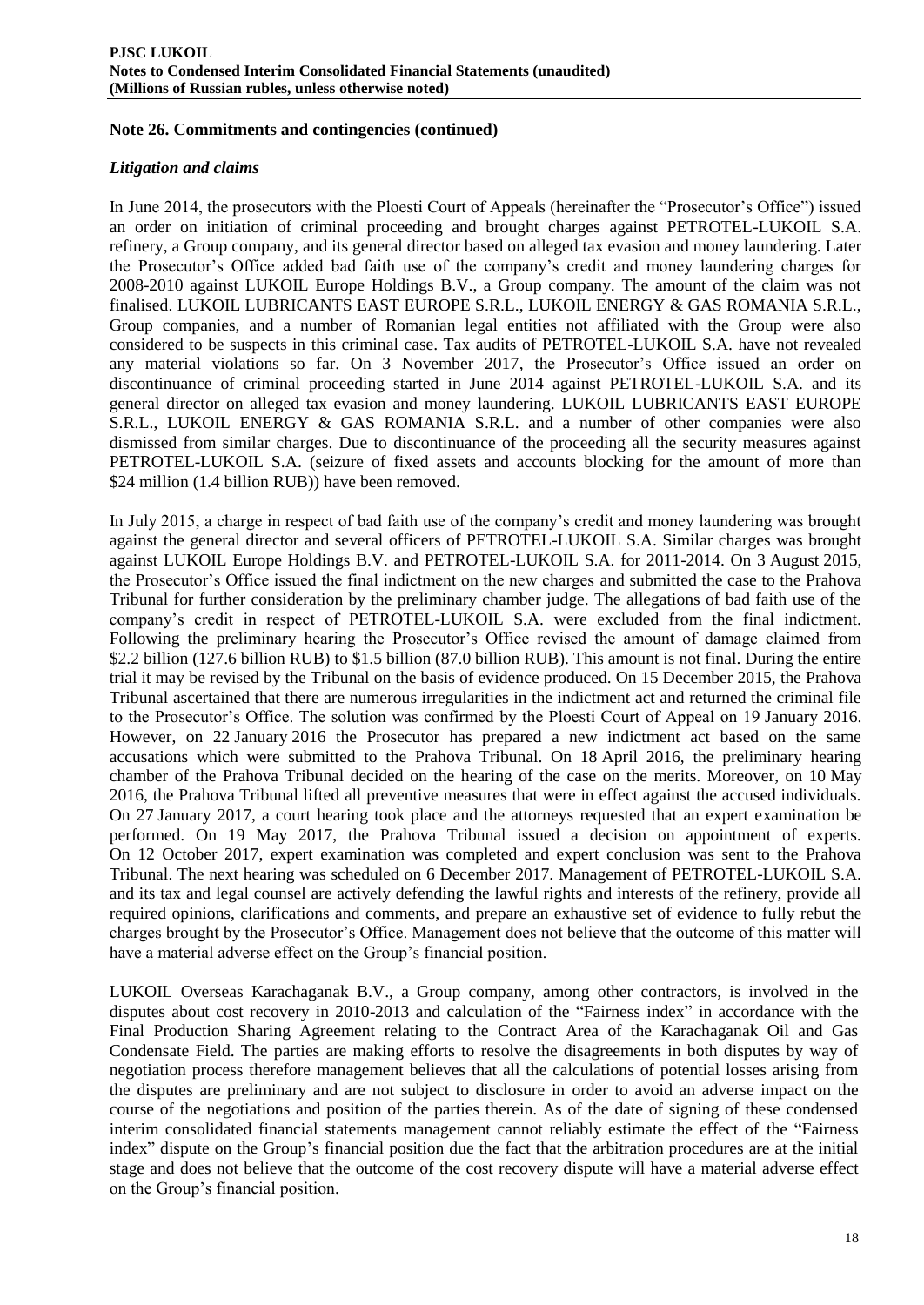## **Note 26. Commitments and contingencies (continued)**

The Group is involved in various other claims and legal proceedings arising in the normal course of business. While these claims may seek substantial damages against the Group and are subject to uncertainty inherent in any litigation, management does not believe that the ultimate resolution of such matters will have a material adverse impact on the Group's operating results or financial condition.

## *Political situation*

In July-September 2014, the United States ("US"), the European Union ("EU") and several other countries imposed a set of sanctions on Russia, including sectoral sanctions which affect several Russian oil and gas companies. The US has placed the Company onto the Sectoral Sanctions Identifications List subject to Directive 4. Directive 4 prohibits US companies and individuals from providing, exporting, or re-exporting directly or indirectly, goods, services (except for financial services), or technology in support of exploration or production for deepwater, Arctic offshore or shale projects that have the potential to produce oil in the Russian Federation, or in maritime area claimed by the Russian Federation and extending from its territory.

In August-October 2017, the US expanded abovementioned sanctions to include international oil projects initiated on or after 29 January 2018 that have the potential to produce oil in any location, and in which companies placed on the Sectoral Sanctions Identifications List (subject to Directive 4) have an ownership interest of 33% or more, or ownership of a majority of the voting interests.

Management believes that current sanctions do not have a material adverse effect on the Group's oil projects. The Company continues to monitor and evaluate potential risks for its operations in connection with sanctions.

The Group is exposed to political, economic and legal risks due to its operations in Iraq. Management monitors these risks and believes that there is no adverse effect on the Group's financial position that can be reasonably estimated at present.

#### **Note 27. Related party transactions**

In the rapidly developing business environment in the Russian Federation, companies and individuals have frequently used nominees and other forms of intermediary companies in transactions. The senior management of the Company believes that the Group has appropriate procedures in place to identify and properly disclose transactions with related parties in this environment and has disclosed all of the relationships identified which it deemed to be significant. Related party sales and purchases of oil and oil products were primarily to and from affiliated companies.

Outstanding balances with related parties were as follows:

|                          | 30 September<br>2017 | 31 December<br>2016 |
|--------------------------|----------------------|---------------------|
| Accounts receivable      | 11,729               | 8,209               |
| Other financial assets   | 83,207               | 93,453              |
| <b>Total assets</b>      | 94,936               | 101,662             |
| Accounts payable         | 5,796                | 8,436               |
| Loans and borrowings     | 3,552                | 3,743               |
| <b>Total liabilities</b> | 9,348                | 12,179              |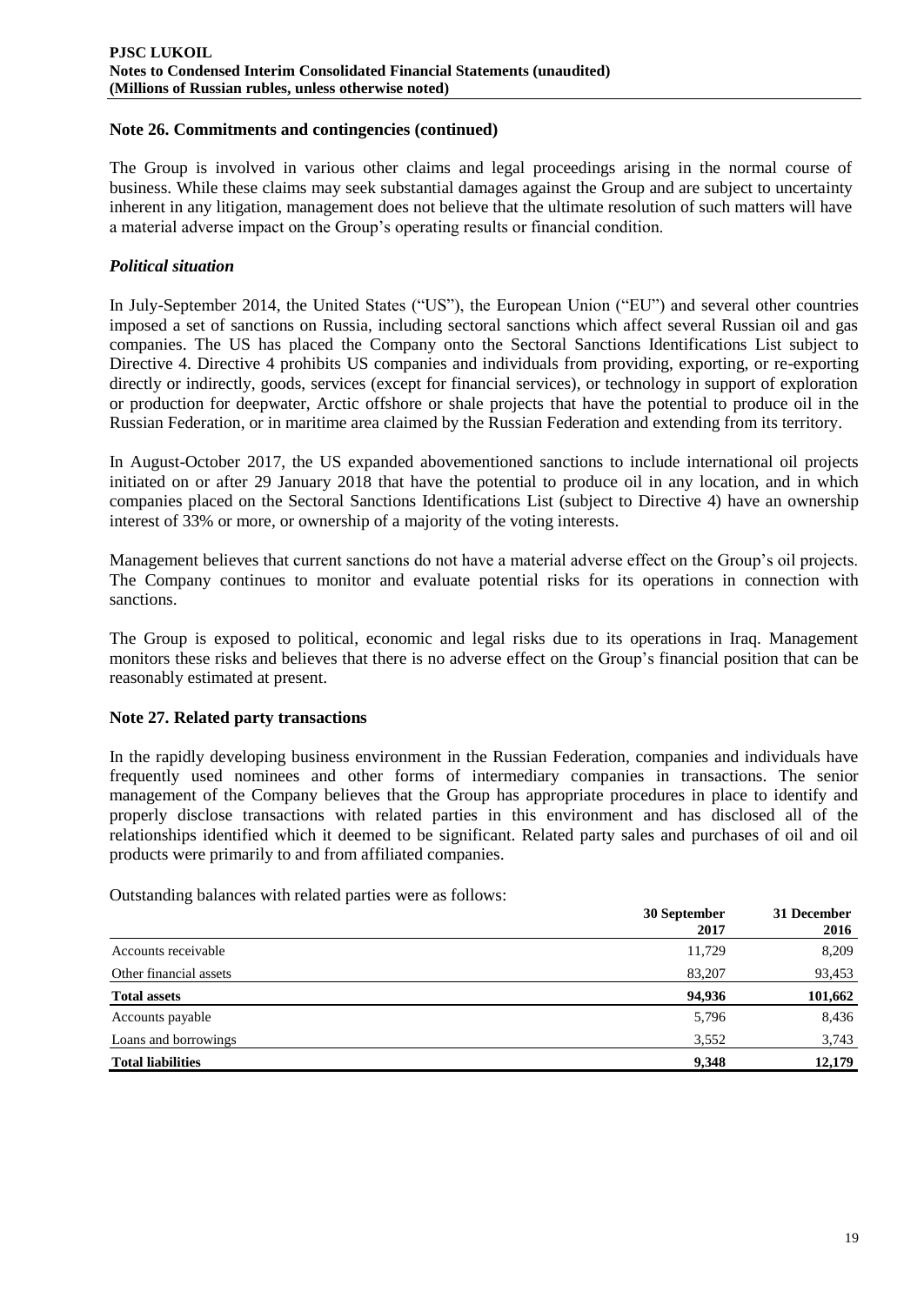## **Note 27. Related party transactions (continued)**

Related party transactions were as follows:

|                                   | For the three<br>months ended<br>30 September 2017 | For the three<br>months ended<br>30 September 2016 | For the nine<br>months ended<br>30 September 2017 | For the nine<br>months ended<br>30 September 2016 |
|-----------------------------------|----------------------------------------------------|----------------------------------------------------|---------------------------------------------------|---------------------------------------------------|
| Sales of oil and oil products     | 3,326                                              | 5,182                                              | 10.244                                            | 15,016                                            |
| Other sales                       | 868                                                | 510                                                | 3,024                                             | 1,356                                             |
| Purchases of oil and oil products | 18,272                                             | 17,852                                             | 65,452                                            | 53,294                                            |
| Other purchases                   | 1.988                                              | 637                                                | 4,784                                             | 3,322                                             |
| Loans given                       | 566                                                | 1.279                                              | 2,291                                             | 13,808                                            |
| Loans received                    | 1.160                                              | 1.553                                              | 3.086                                             | 3,791                                             |

## **Note 28. Compensation plan**

In December 2012, the Company introduced a compensation plan available to certain members of management for the period from 2013 to 2017, which is based on assigned shares and provides compensation consisting of two parts. The first part represents annual bonuses that are based on the number of assigned shares and amount of dividend per share. The payment of these bonuses is contingent on the Group meeting certain financial KPIs in each financial year. The second part is based upon the Company's common shares appreciation from 2013 to 2017, with rights vesting after the date of the compensation plan's termination. The number of assigned shares is approximately 19 million shares.

For the first part of the share plan the Group recognised a liability based on expected dividends and number of assigned shares. The second part of the share plan was also classified as liability settled. The reporting date fair value of this part of the plan was estimated at 21,970 million RUB, using the Black-Scholes-Merton option-pricing model. The fair value was estimated assuming a risk-free interest rate of 7.61% per annum, an expected dividend yield of 6.76% per annum, an expected time to maturity of three months and a volatility factor of 14.40%. The expected volatility factor for the annual weighted average share price was estimated based on the historical volatility of the Company's shares for the previous eleven years from 2006 till 2016.

Related to this share plan the Group recognised 3,043 million RUB, 325 million RUB, 5,965 million RUB and 12,309 million RUB of compensating expense during the three and nine months ended 30 September 2017 and 2016, respectively. At 30 September 2017 and 31 December 2016, amounts of 23,793 million RUB and 26,921 million RUB related to this plan are included in "Provisions" of the consolidated statement of financial position, respectively.

At 30 September 2017, there was 1,098 million RUB of total unrecognised compensation cost related to unvested benefits. This cost is expected to be recognised by the Group up to December 2017.

#### **Note 29. Segment information**

The Group has the following operating segments – exploration and production; refining, marketing and distribution; corporate and other business segments. These segments have been determined based on the nature of their operations. Management on a regular basis assesses the performance of these operating segments. The exploration and production segment explores for, develops and produces primarily crude oil. The refining, marketing and distribution segment processes crude oil into refined products, purchases, sells and transports crude oil and refined petroleum products, refines and sells chemical products, produces steam and electricity, distributes them and provides related services. The corporate and other business operating segment includes activities of the Company and businesses beyond the Group's traditional operations.

Geographical segments are based on the area of operations and include two segments: Russia and International.

Operating earnings are supplemental non-IFRS financial measure used by management to evaluate segments performance. Operating earnings are defined as profit before finance income and costs, income tax expense, depreciation, depletion and amortisation.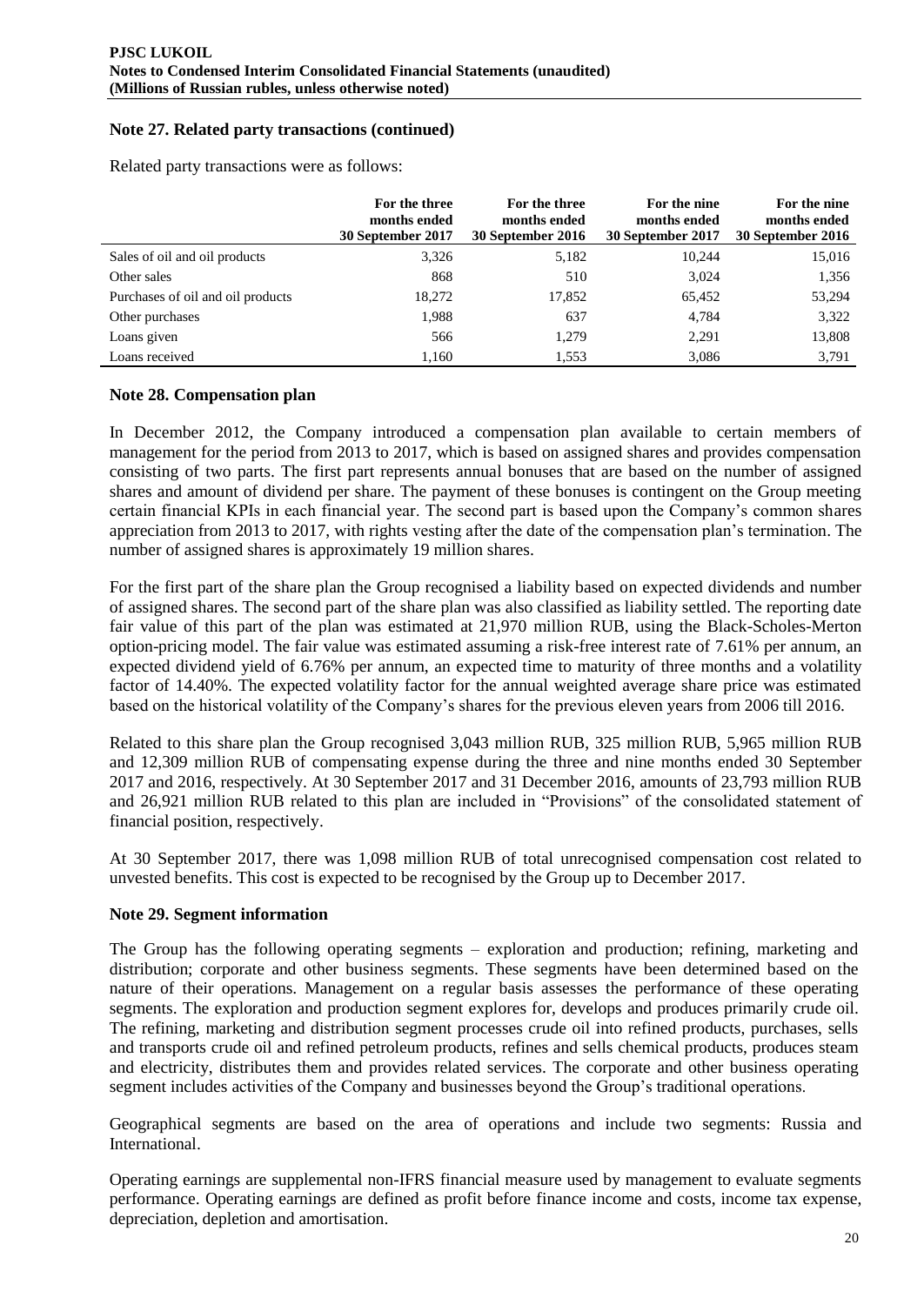## **Operating segments**

## **For the three months ended 30 September 2017**

|                                                                   | <b>Exploration</b> | Refining,<br>marketing and | Corporate |                    |                     |
|-------------------------------------------------------------------|--------------------|----------------------------|-----------|--------------------|---------------------|
|                                                                   | and production     | distribution               | and other | <b>Elimination</b> | <b>Consolidated</b> |
| Sales and other operating<br>revenues                             |                    |                            |           |                    |                     |
| Third parties                                                     | 38,672             | 1,438,468                  | 6,344     |                    | 1,483,484           |
| Inter-segment                                                     | 388,112            | 17,347                     | 10,408    | (415, 867)         |                     |
| Total revenues                                                    | 426,784            | 1,455,815                  | 16,752    | (415, 867)         | 1,483,484           |
| Operating expenses                                                | 66,575             | 64,434                     | 5,089     | (15,490)           | 120,608             |
| Selling, general and<br>administrative expenses                   | 8,306              | 33,083                     | 11,025    | (9, 542)           | 42,872              |
| Profit (loss) for the period                                      | 70,437             | 48,210                     | (13,692)  | (7,614)            | 97,341              |
| Operating earnings                                                | 154,951            | 84,736                     | (14, 783) | (10, 395)          | 214,509             |
| Income tax expense                                                |                    |                            |           |                    | (30, 584)           |
| Finance income                                                    |                    |                            |           |                    | 3,261               |
| Finance costs                                                     |                    |                            |           |                    | (5,925)             |
| Depreciation, depletion and<br>amortisation                       |                    |                            |           |                    | (83,920)            |
| Profit for the period attributable<br>to PJSC LUKOIL shareholders |                    |                            |           |                    | 97,341              |

#### **For the three months ended 30 September 2016**

|                                                                   |                                      | Refining,                     |                        |                    |                     |
|-------------------------------------------------------------------|--------------------------------------|-------------------------------|------------------------|--------------------|---------------------|
|                                                                   | <b>Exploration</b><br>and production | marketing and<br>distribution | Corporate<br>and other | <b>Elimination</b> | <b>Consolidated</b> |
| Sales and other operating<br>revenues                             |                                      |                               |                        |                    |                     |
| Third parties                                                     | 31,095                               | 1,269,095                     | 9,298                  |                    | 1,309,488           |
| Inter-segment                                                     | 363,665                              | 17,265                        | 8,791                  | (389, 721)         |                     |
| Total revenues                                                    | 394,760                              | 1,286,360                     | 18,089                 | (389, 721)         | 1,309,488           |
| Operating expenses                                                | 65,681                               | 52,875                        | 5,994                  | (12, 417)          | 112,133             |
| Selling, general and<br>administrative expenses                   | 11,974                               | 31,863                        | 16,044                 | (7,223)            | 52,658              |
| Profit (loss) for the period                                      | 39,482                               | 33,086                        | (21, 827)              | 4,062              | 54,803              |
| Operating earnings                                                | 108,416                              | 63,644                        | (18,972)               | 5,365              | 158,453             |
| Income tax expense                                                |                                      |                               |                        |                    | (20, 689)           |
| Finance income                                                    |                                      |                               |                        |                    | 3,778               |
| Finance costs                                                     |                                      |                               |                        |                    | (11, 949)           |
| Depreciation, depletion and<br>amortisation                       |                                      |                               |                        |                    | (74, 790)           |
| Profit for the period attributable<br>to PJSC LUKOIL shareholders |                                      |                               |                        |                    | 54,803              |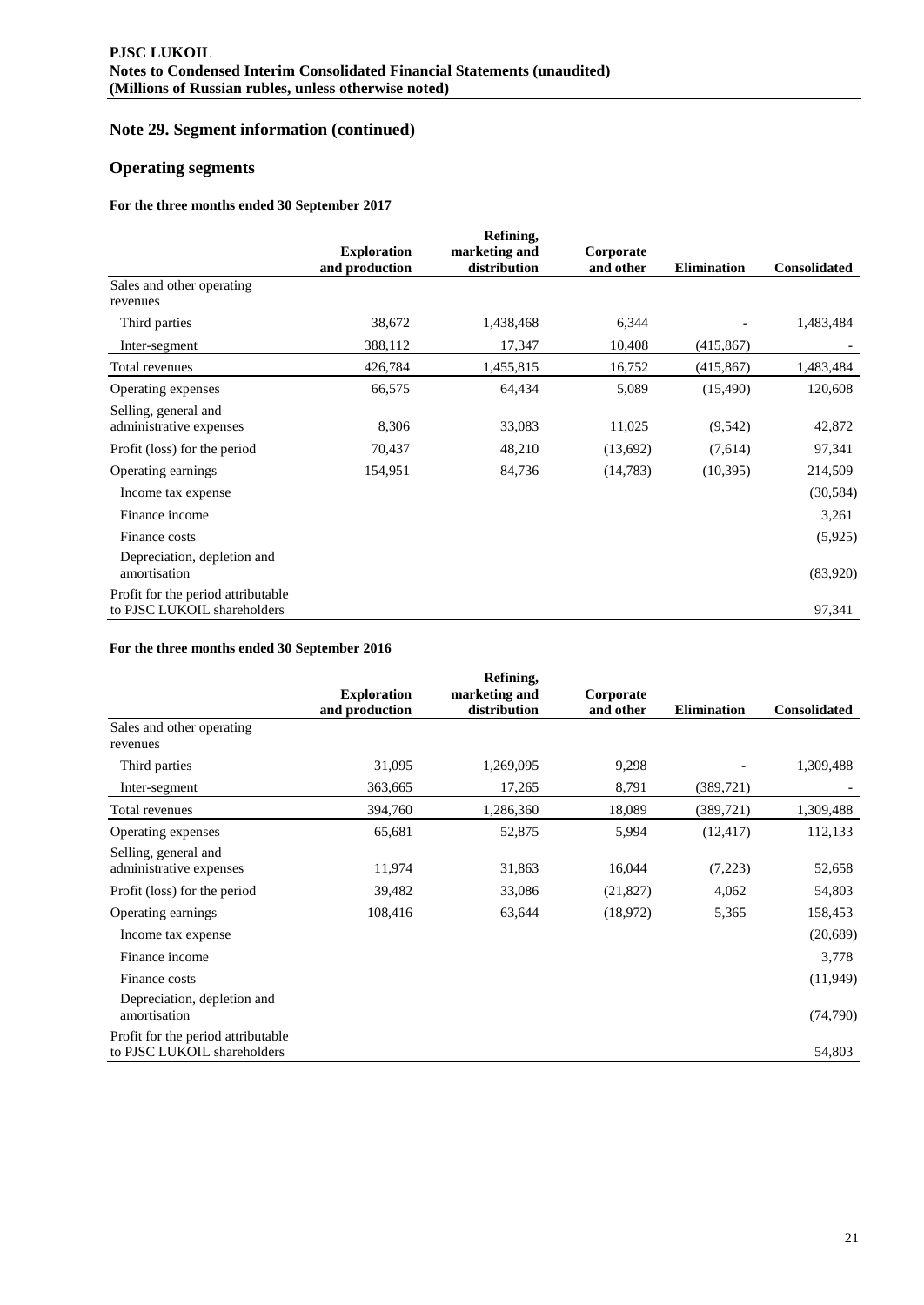#### **For the nine months ended 30 September 2017**

|                                                                   |                                      | Refining,                     |                        |                    |                     |
|-------------------------------------------------------------------|--------------------------------------|-------------------------------|------------------------|--------------------|---------------------|
|                                                                   | <b>Exploration</b><br>and production | marketing and<br>distribution | Corporate<br>and other | <b>Elimination</b> | <b>Consolidated</b> |
| Sales and other operating<br>revenues                             |                                      |                               |                        |                    |                     |
| Third parties                                                     | 110,785                              | 4,139,778                     | 23,690                 |                    | 4,274,253           |
| Inter-segment                                                     | 1,106,024                            | 53,180                        | 32,861                 | (1,192,065)        |                     |
| Total revenues                                                    | 1,216,809                            | 4,192,958                     | 56,551                 | (1,192,065)        | 4,274,253           |
| Operating expenses                                                | 197,558                              | 172,711                       | 15,410                 | (47,005)           | 338,674             |
| Selling, general and<br>administrative expenses                   | 30,594                               | 91,333                        | 26,641                 | (30, 165)          | 118,403             |
| Profit for the period                                             | 174,429                              | 118,633                       | 7,623                  | (2,390)            | 298,295             |
| Operating earnings                                                | 399,187                              | 220,898                       | 19,640                 | (1,733)            | 637,992             |
| Income tax expense                                                |                                      |                               |                        |                    | (78, 341)           |
| Finance income                                                    |                                      |                               |                        |                    | 9,662               |
| Finance costs                                                     |                                      |                               |                        |                    | (22, 162)           |
| Depreciation, depletion and<br>amortisation                       |                                      |                               |                        |                    | (248, 856)          |
| Profit for the period attributable<br>to PJSC LUKOIL shareholders |                                      |                               |                        |                    | 298,295             |

#### **For the nine months ended 30 September 2016**

|                                                                   |                                      | Refining,                     |                        |                    |                     |
|-------------------------------------------------------------------|--------------------------------------|-------------------------------|------------------------|--------------------|---------------------|
|                                                                   | <b>Exploration</b><br>and production | marketing and<br>distribution | Corporate<br>and other | <b>Elimination</b> | <b>Consolidated</b> |
| Sales and other operating<br>revenues                             |                                      |                               |                        |                    |                     |
| Third parties                                                     | 126,557                              | 3,669,804                     | 29,760                 |                    | 3,826,121           |
| Inter-segment                                                     | 1,057,211                            | 49,248                        | 34,697                 | (1,141,156)        |                     |
| Total revenues                                                    | 1,183,768                            | 3,719,052                     | 64,457                 | (1,141,156)        | 3,826,121           |
| Operating expenses                                                | 199,304                              | 157,520                       | 15,518                 | (33,256)           | 339,086             |
| Selling, general and<br>administrative expenses                   | 31,950                               | 98,560                        | 40,947                 | (25,674)           | 145,783             |
| Profit (loss) for the period                                      | 157,476                              | 89,297                        | (90, 554)              | 3,976              | 160,195             |
| Operating earnings                                                | 370,027                              | 173,635                       | (85,394)               | 5,383              | 463,651             |
| Income tax expense                                                |                                      |                               |                        |                    | (50, 412)           |
| Finance income                                                    |                                      |                               |                        |                    | 11,120              |
| Finance costs                                                     |                                      |                               |                        |                    | (33, 418)           |
| Depreciation, depletion and<br>amortisation                       |                                      |                               |                        |                    | (230,746)           |
| Profit for the period attributable<br>to PJSC LUKOIL shareholders |                                      |                               |                        |                    | 160,195             |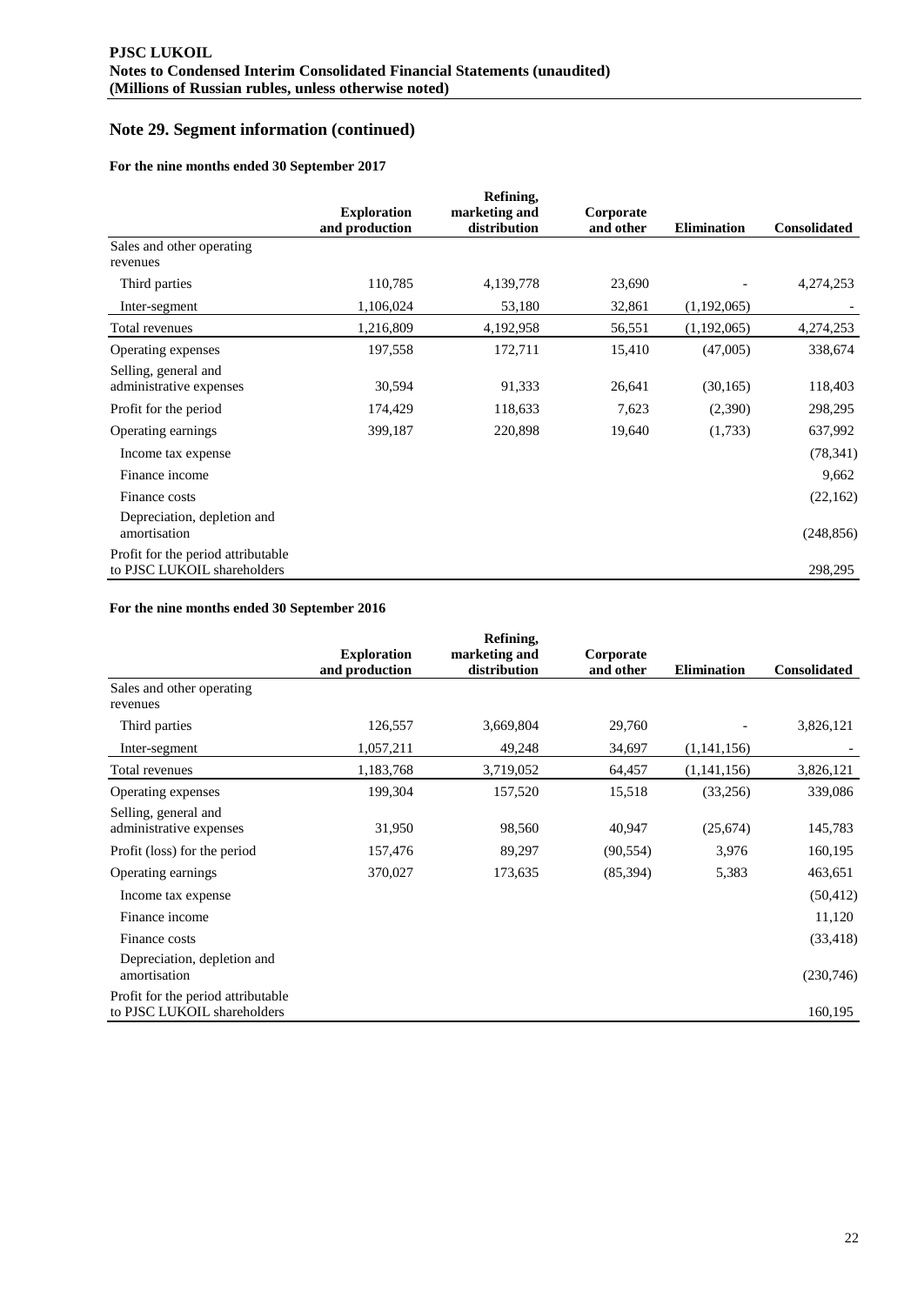## **Geographical segments**

|                                                                                         | For the three<br>months ended<br>30 September 2017 | For the three<br>months ended<br>30 September 2016 30 September 2017 | For the nine<br>months ended | For the nine<br>months ended<br>30 September 2016 |
|-----------------------------------------------------------------------------------------|----------------------------------------------------|----------------------------------------------------------------------|------------------------------|---------------------------------------------------|
| Sales of crude oil within Russia                                                        | 9,930                                              | 31,177                                                               | 27,942                       | 75,921                                            |
| Export of crude oil and sales of crude oil by<br>foreign subsidiaries                   | 369,201                                            | 326,947                                                              | 1,130,736                    | 960,353                                           |
| Sales of petroleum products within Russia                                               | 218,908                                            | 185,700                                                              | 566,613                      | 465,733                                           |
| Export of petroleum products and sales of<br>petroleum products by foreign subsidiaries | 802,184                                            | 689,154                                                              | 2,298,846                    | 2,079,559                                         |
| Sales of chemicals within Russia                                                        | 9,445                                              | 10,521                                                               | 28,552                       | 28,615                                            |
| Export of chemicals and sales of chemicals<br>by foreign subsidiaries                   | 10,345                                             | 7,915                                                                | 35,807                       | 26,877                                            |
| Sales of gas within Russia                                                              | 7,788                                              | 6,343                                                                | 22,719                       | 20,416                                            |
| Sales of gas by foreign subsidiaries                                                    | 14,468                                             | 6,929                                                                | 36,649                       | 26,444                                            |
| Sales of energy and related services within<br>Russia                                   | 12,725                                             | 12,268                                                               | 44,913                       | 42,946                                            |
| Sales of energy and related services by<br>foreign subsidiaries                         | 3,558                                              | 3,859                                                                | 9,149                        | 10,384                                            |
| Other sales within Russia                                                               | 12,551                                             | 12,616                                                               | 34,231                       | 35,512                                            |
| Other export sales and other sales of foreign<br>subsidiaries                           | 12,381                                             | 16,059                                                               | 38,096                       | 53,361                                            |
| <b>Total sales</b>                                                                      | 1,483,484                                          | 1,309,488                                                            | 4,274,253                    | 3,826,121                                         |

#### **For the three months ended 30 September 2017**

|                                              | <b>Russia</b> | <b>International</b> | <b>Elimination</b> | <b>Consolidated</b> |
|----------------------------------------------|---------------|----------------------|--------------------|---------------------|
| Sales and other operating revenues           |               |                      |                    |                     |
| Third parties                                | 290,020       | 1,193,464            |                    | 1,483,484           |
| Inter-segment                                | 278,325       | 1,038                | (279, 363)         |                     |
| Total revenues                               | 568,345       | 1,194,502            | (279, 363)         | 1,483,484           |
| Operating expenses                           | 84,228        | 34,691               | 1,689              | 120,608             |
| Selling, general and administrative expenses | 28,340        | 15,822               | (1,290)            | 42,872              |
| Profit for the period                        | 90,529        | 14,304               | (7, 492)           | 97,341              |
| Operating earnings                           | 178,183       | 45,474               | (9,148)            | 214,509             |

#### **For the three months ended 30 September 2016**

|                                              | <b>Russia</b> | <b>International</b> | <b>Elimination</b>       | <b>Consolidated</b> |
|----------------------------------------------|---------------|----------------------|--------------------------|---------------------|
| Sales and other operating revenues           |               |                      |                          |                     |
| Third parties                                | 270,875       | 1,038,613            | $\overline{\phantom{0}}$ | 1,309,488           |
| Inter-segment                                | 227,660       | 576                  | (228, 236)               |                     |
| Total revenues                               | 498,535       | 1,039,189            | (228, 236)               | 1,309,488           |
| Operating expenses                           | 80,226        | 28,368               | 3,539                    | 112,133             |
| Selling, general and administrative expenses | 31,125        | 22,600               | (1,067)                  | 52,658              |
| Profit (loss) for the period                 | 54,093        | (3,550)              | 4,260                    | 54,803              |
| Operating earnings                           | 123,831       | 29,473               | 5,149                    | 158,453             |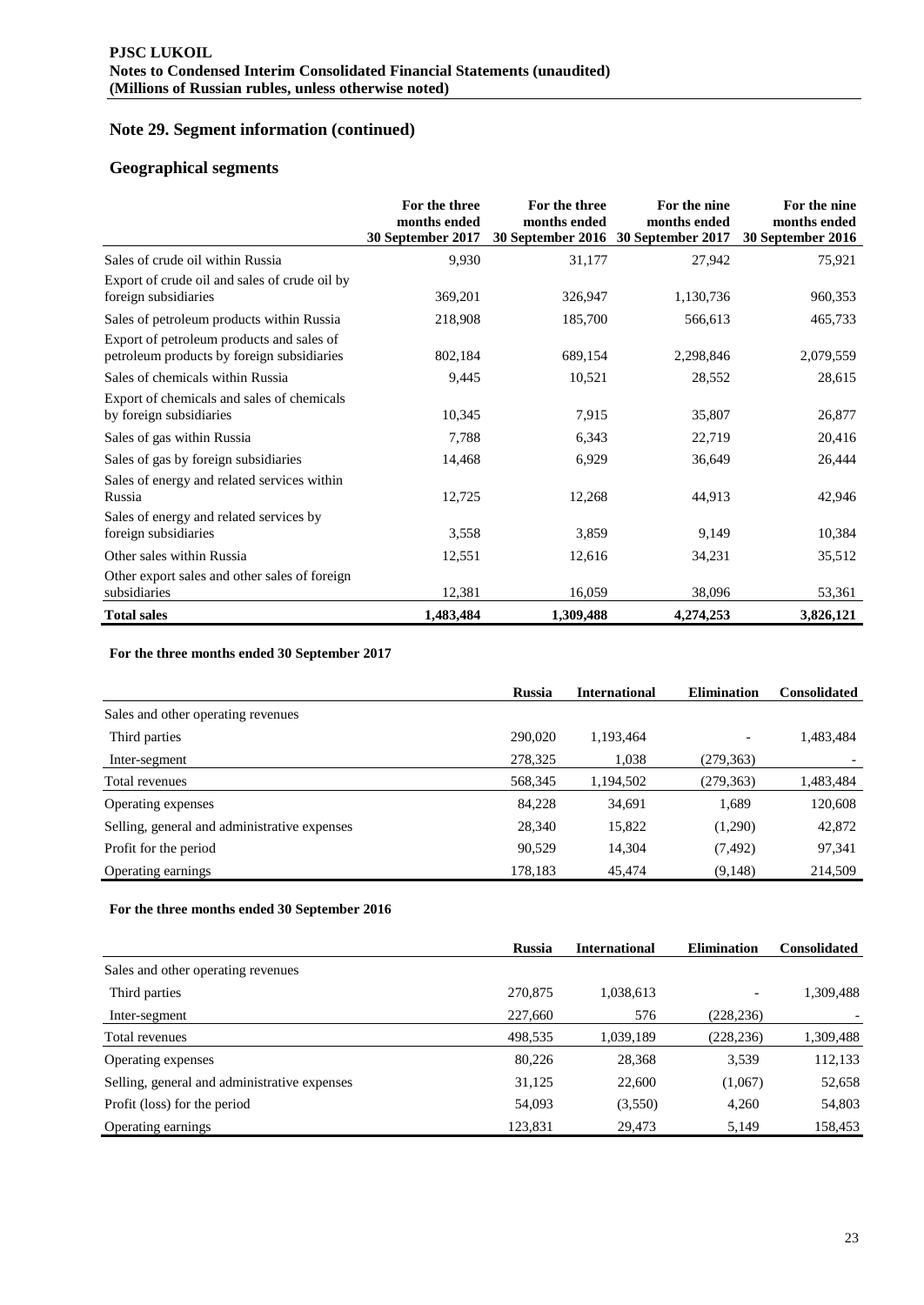#### **For the nine months ended 30 September 2017**

|                                              | <b>Russia</b> | International | <b>Elimination</b>       | <b>Consolidated</b> |
|----------------------------------------------|---------------|---------------|--------------------------|---------------------|
| Sales and other operating revenues           |               |               |                          |                     |
| Third parties                                | 780,195       | 3,494,058     | $\overline{\phantom{a}}$ | 4,274,253           |
| Inter-segment                                | 860,099       | 2,635         | (862,734)                |                     |
| Total revenues                               | 1,640,294     | 3,496,693     | (862, 734)               | 4,274,253           |
| Operating expenses                           | 247,955       | 85,408        | 5,311                    | 338,674             |
| Selling, general and administrative expenses | 71,913        | 50,297        | (3,807)                  | 118,403             |
| Profit for the period                        | 258,533       | 42,842        | (3,080)                  | 298,295             |
| Operating earnings                           | 512,516       | 127,979       | (2,503)                  | 637,992             |

#### **For the nine months ended 30 September 2016**

|                                              | Russia    | International | <b>Elimination</b> | <b>Consolidated</b> |
|----------------------------------------------|-----------|---------------|--------------------|---------------------|
| Sales and other operating revenues           |           |               |                    |                     |
| Third parties                                | 700,827   | 3,125,294     | -                  | 3,826,121           |
| Inter-segment                                | 737,097   | 1.903         | (739,000)          |                     |
| Total revenues                               | 1,437,924 | 3,127,197     | (739,000)          | 3,826,121           |
| Operating expenses                           | 236,085   | 89,643        | 13,358             | 339,086             |
| Selling, general and administrative expenses | 79,999    | 68,658        | (2,874)            | 145,783             |
| Profit for the period                        | 153,105   | 3.727         | 3,363              | 160,195             |
| Operating earnings                           | 343,040   | 115.990       | 4,621              | 463,651             |

In the International segment the Group receives the most substantial revenues in Switzerland, the USA and Singapore.

|                | For the three<br>months ended | For the three<br>months ended<br>30 September 2017 30 September 2016 30 September 2017 30 September 2016 | For the nine<br>months ended | For the nine<br>months ended |
|----------------|-------------------------------|----------------------------------------------------------------------------------------------------------|------------------------------|------------------------------|
| Sales revenues |                               |                                                                                                          |                              |                              |
| in Switzerland | 647,716                       | 584,328                                                                                                  | 1,928,446                    | 1,732,717                    |
| in the USA     | 128.937                       | 98.983                                                                                                   | 429.388                      | 309,288                      |
| in Singapore   | 120,069                       | 84.056                                                                                                   | 352.138                      | 225,151                      |

These amounts are attributed to individual countries based on the jurisdiction of subsidiaries making the sale.

#### **Note 30. Fair value**

There are the following methods of fair value measurement based on the valuation technique:

Level 1 – quoted prices (unadjusted) in active markets for identical assets or liabilities;

Level 2 – inputs other than quoted prices included within Level 1 that are observable for the asset or liability, either directly or indirectly;

Level 3 – unobservable inputs.